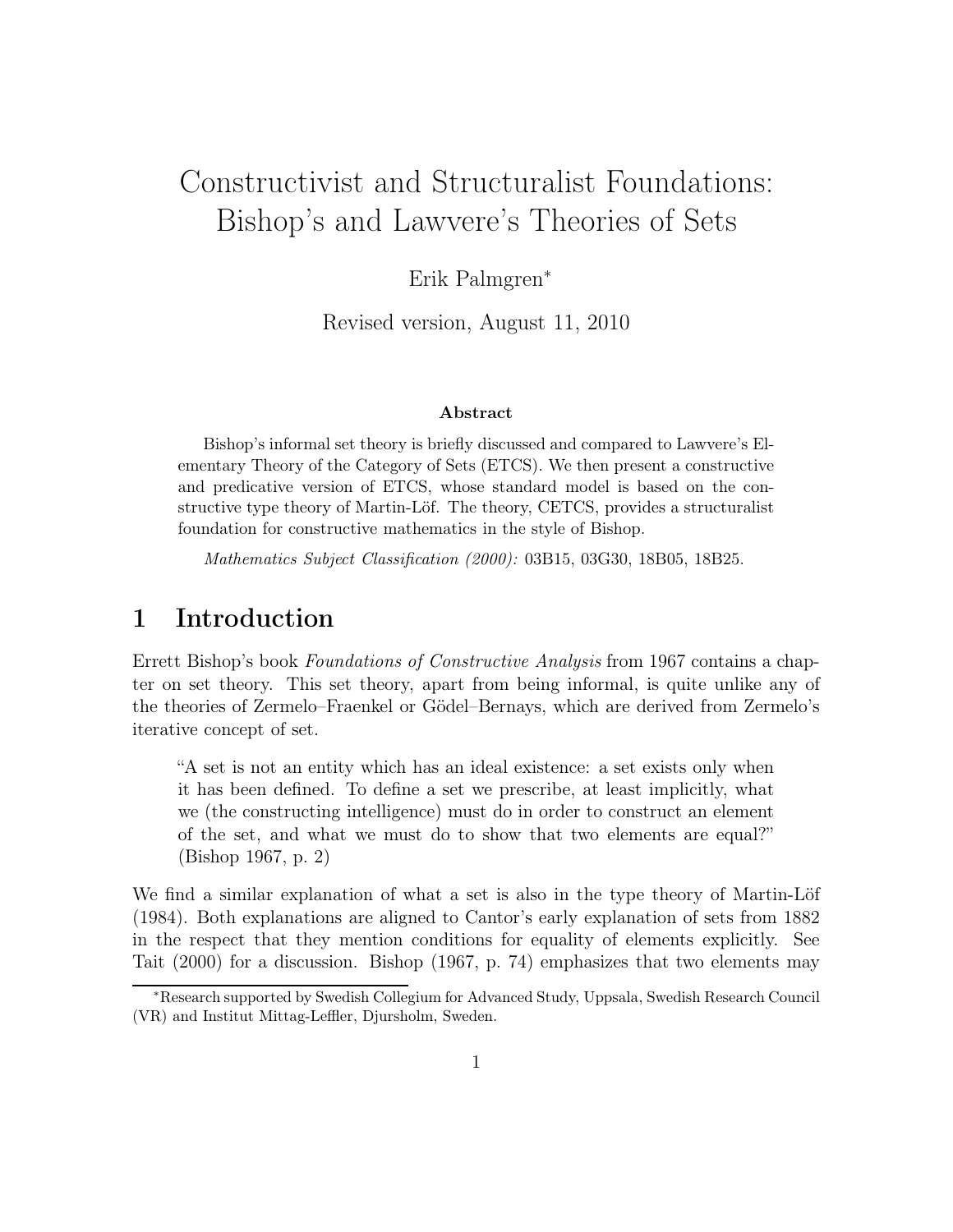not be compared unless they belong to some common set. This indicates a typetheoretic attitude to the foundations. Bishop's version of set theory has, despite its constructiveness, a more abstract character than e.g. ZF set theory in that it does not concern coding issues for basic mathematical objects. It defines a subset of a set X to be a pair  $(A, i_A)$  where  $i_A : A \longrightarrow X$  is function so that  $a = b$  if, and only if,  $i(a) = i(b)$ . An element  $x \in X$  is a member of the subset if  $x = i_A(a)$  for some  $a \in A$ . That the subset  $(A, i_A)$  is included in another subset  $(B, i_B)$  of X is defined by requirement that there is a function  $f : A \longrightarrow B$  so that  $i_A = i_B \circ f$ , i.e. that the diagram



(1)

commutes. The subsets are equal in case  $f$  is a bijection. Unions and intersection are only defined when the involved sets are subsets of the same underlying set. These and other features of Bishop's set theory are remarkably reminiscent of Lawvere's Elementary Theory of the Category of Sets (ETCS) introduced in 1964. ETCS is obtained by singling out category-theoretic universal properties of various set construction in such a way that they become invariant under isomorphism; see (McLarty 2004) and the introduction (McLarty 2005) to (Lawvere 2005), the full version of the 1964 paper. This invariance is of course fundamental for a *structuralist foundation*. ETCS is an elementary theory in the sense that it uses classical first order logic as a basis, and make no special assumption on existence of second order or higher order objects. The theory is equivalent to the axioms of a well-pointed topos with the axiom of choice (McLarty 2004, MacLane 1998).

Bishop (1970a, 1970b) considered various versions of Gödel's system T as a possible foundation for his set theory. At the basis of the interpretation is a system of computable functions and functionals, which in effect are the core operations of certain modern programming languages. Full-fledged systems suitable for the formalization of constructive mathematics in the style of Bishop emerged later with the constructive type theory of Martin-Löf (1975) and the constructive set theories CST (Myhill 1975) and CZF (Aczel 1978). Of these, the type-theoretic system is the more fundamental from a constructive semantical point of view, since it describes explicitly how the computation of functions are carried out. Indeed, the mentioned set-theoretic system, CZF, can be justified on the grounds of Martin-Löf's type theory (MLTT) as shown by Aczel (1978) by a model construction. In MLTT the explanation of when elements of a set (type) are equal halts at the level of definitional equality. There are no quotient constructions, so it is customary to consider a type together with an equivalence relation, as a set-like object, a so-called setoid. This gives two possible conceptions of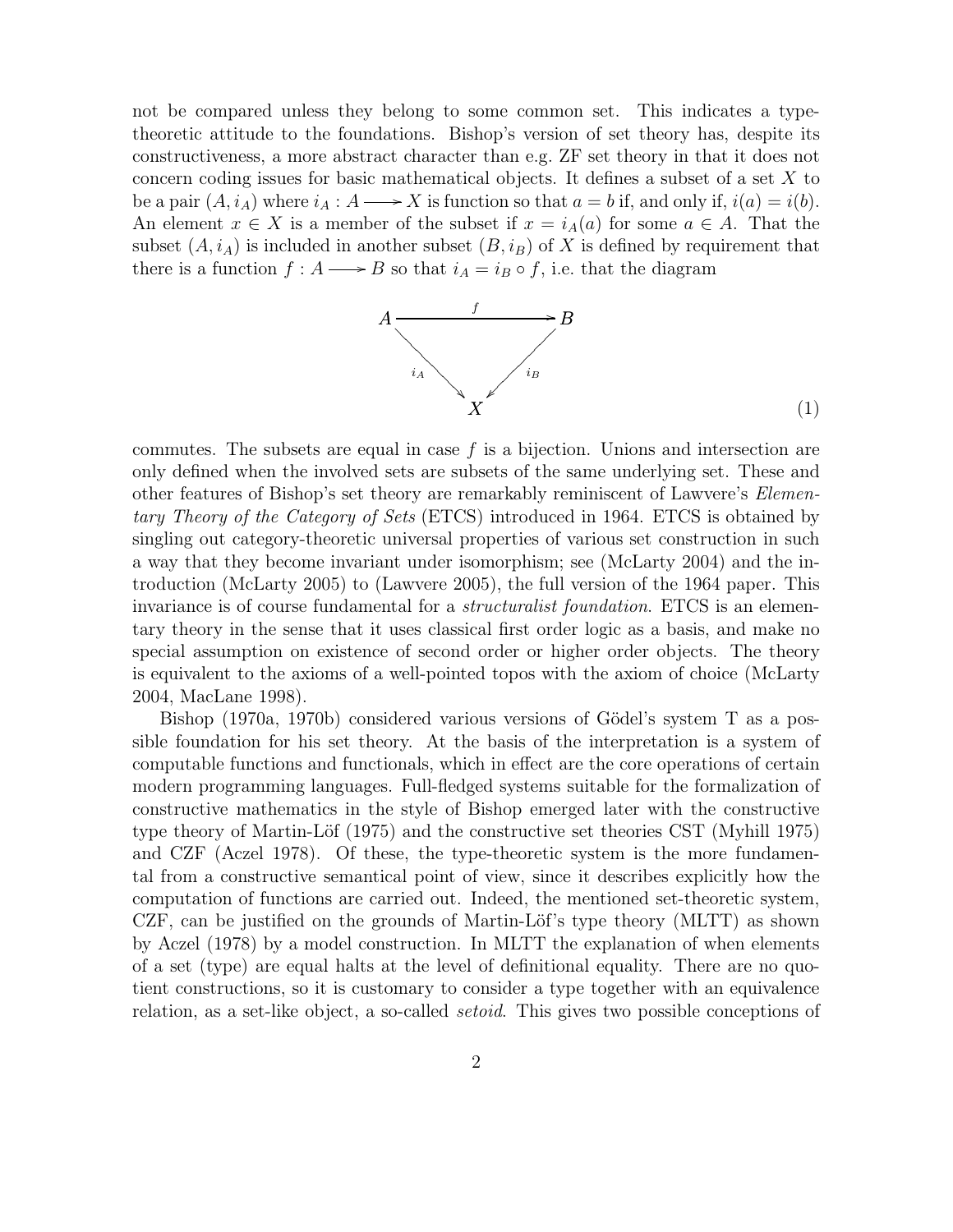constructive sets based on the formal theories CZF and MLTT, namely iterative sets (sets as trees) and setoids respectively.

In this paper we present a constructive version of ETCS, called CETCS, which is obtained abstracting on category-theoretic properties of CZF sets and of setoids in a universe in MLTT. A first requirement on CETCS is of course that we use intuitionistic first order logic instead of the customary classical logic. CETCS has however the property that by adding the law of excluded middle and the axiom of choice (AC), we get a theory equivalent to ETCS. Furthermore the theories of Aczel–Myhill and Martin-Löf are (generalized) predicative, so that general separation and power set principles are not valid. Thus a constructive ETCS cannot be based on the Lawvere-Tierney elementary theory of toposes. In Moerdijk and Palmgren (2000, 2002) a notion of predicative topos was introduced taking the setoids of MLTT with a hierarchy of universes as a standard model. Other variants of predicative toposes have been introduced and studied (van den Berg 2005); see also Maietti (2005) and Awodey and Warren (2005). A drawback of the category of setoids, as opposed categories of sets, is that there is no canonical choice of pullbacks (Sect. 6, Hofmann 1994). This makes the formulation of some axioms a bit less concise, but also more general.

We emphasize that ETCS does not deal with the set-class distinction or replacement axioms. ETCS with replacement has however been considered (Osius 1974, McLarty 2004). A constructive treatment of the set-class distinction was given by Joyal and Moerdijk (1995) by the introduction of notion of small map. Predicatively acceptable versions of this were developed in (Moerdijk and Palmgren 2002) and (Moerdijk and van den Berg 2008). It seems rather straightforward to extend CETCS to include axioms for small maps along those lines. Another possible extension of CETCS is to add inductively defined subsets. We leave these investigations for another occasion.

An outline of the paper is a follows: In Section 2 a standard first-order logic definition of categories is given. We present in Section 3 some notation regarding relations and subobjects for categories where products are not supposed to be chosen. The axioms of ETCS and CETCS are presented in parallel and compared in Section 4. In Section 5 some elementary set-theoretic consequence are drawn from CETCS, which indicates its usefulness for Bishop style constructive mathematics. It is shown that CETCS together with the axiom of choice and classical logic gives the original ETCS. The relation of CETCS to standard category theory notions is given in Section 6 and Section 7. This can part can be skipped by the reader that is not particularly interested in categorical logic. Section 7 contains a technical contribution which shows how a "functor free" formulation of locally cartesian closed categories (LCCCs) can be employed in categorical logic.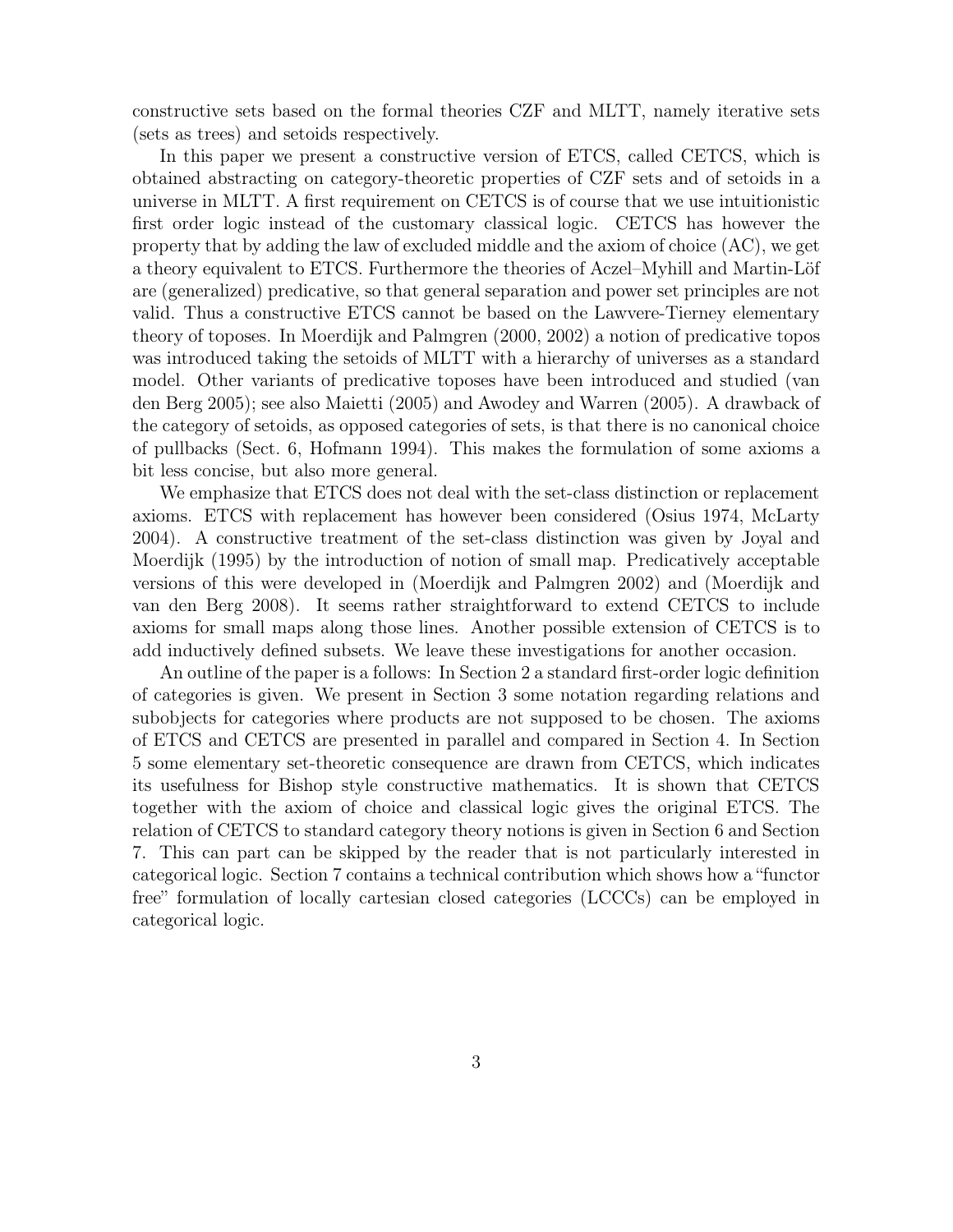#### Acknowledgment

The main results of this article were obtained while the author was a fellow of the Swedish Collegium for Advanced Study, January through June 2009. Many thanks go to the Collegium and its principal Professor Björn Wittrock for the opportunity to work in this stimulating research environment. The author is also grateful to Institut Mittag-Leffler for support.

#### 2 Elementary Categories

We shall take care to formulate all the axioms so that they maybe easily cast in many sorted first-order (intuitionistic) logic. Following the notation of Mac Lane (1998), a category C is specified by an algebraic signature consisting of three collections  $C_0, C_1, C_2$ (for objects, mappings (or arrows), composable mappings) and six functions id:  $\mathcal{C}_0$  $C_1$ , dom, cod :  $C_1 \longrightarrow C_0$ , comp :  $C_2 \longrightarrow C_1$ , fst, snd :  $C_2 \longrightarrow C_1$ . The intention is that dom gives the domain of the mapping while cod gives its codomain. The collection  $\mathcal{C}_2$  is supposed to consist of composable mappings

$$
\cdot \xrightarrow{f} \cdot \xrightarrow{g} \cdot
$$

and fst gives the first of these mappings while snd gives the second mapping. Then comp is the composition operation. The axioms for a category are then briefly as follows, where variables ranges are  $x \in \mathcal{C}_0$ ,  $f, g, h, k, \ell \in \mathcal{C}_1$ ,  $u, v \in \mathcal{C}_2$ : (K1) dom(id<sub>x</sub>) = x, (K2)  $\text{cod}(\text{id}_x) = x$ ,  $(K3)$  dom $(\text{comp}(u)) =$  dom $(\text{fst}(u))$ ,  $(K4)$   $\text{cod}(\text{comp}(u)) = \text{cod}(\text{snd}(u))$  and

$$
\text{(K5) } \mathsf{fst}(u) = \mathsf{fst}(v), \mathsf{snd}(u) = \mathsf{snd}(v) \Longrightarrow u = v
$$

(K6) dom $(f) = \text{cod}(g) \Longrightarrow (\exists u : C_2)$  (snd $(u) = f \& \text{fst}(u) = g$ )

We introduce abbreviations: for mappings f, q, h write  $h \equiv q \circ f$  for  $(\exists u \in C_2)$  [fst $(u)$  =  $f \& \textsf{snd}(u) = g \& \textsf{comp}(u) = h$ , that is, the diagram

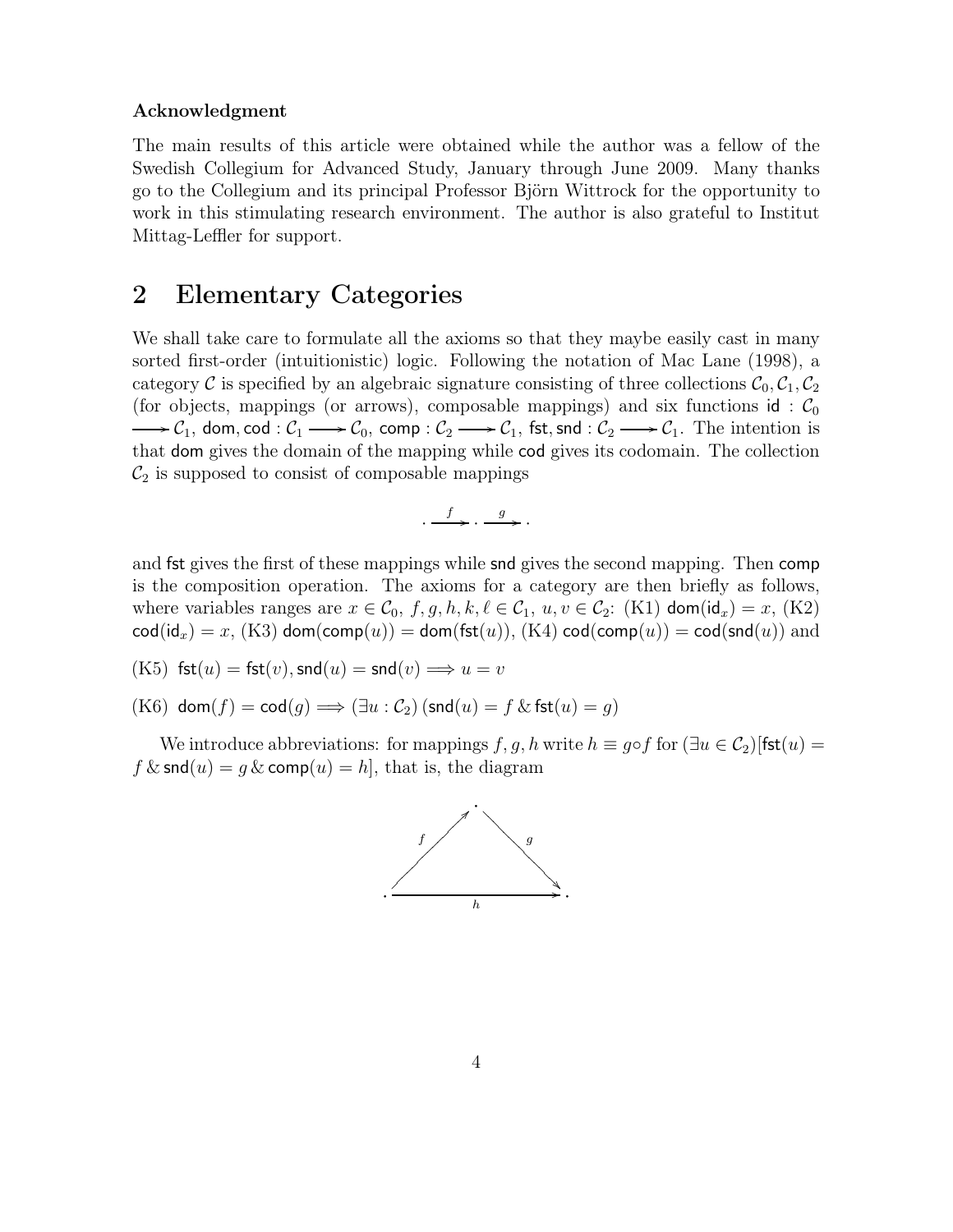is composable and commutes. Write  $k \circ h \equiv g \circ f$  if there is a mapping m so that  $m \equiv g \circ f$  and  $m \equiv k \circ h$ , that is, the following diagram composes and commutes



In terms of these abbreviations we can express the monoid laws: (K7)  $f \equiv f \circ$  $(\mathsf{id}_{\mathsf{dom}(f)}), (\mathsf{K8}) \; f \equiv (\mathsf{id}_{\mathsf{cod}(f)}) \circ f, \text{ and } (\mathsf{K9}) \text{ if } k \equiv f \circ g \text{ and } \ell \equiv g \circ h \text{ then } k \circ h \equiv f \circ \ell.$ 

 $f: a \longrightarrow b$  and  $a \stackrel{f}{\longrightarrow} b$  are abbreviations for the conjunction dom  $f = a \& \text{cod } f = b$ b. We shall often omit  $\circ$  and write  $h \equiv gf$  for  $h \equiv g \circ f$ . Moreover  $\equiv$  is often replaced  $by =$  when there is no danger of confusion.

#### 3 Subobjects and Relations

We may define the notion of an  $n$ -ary relation in any category. Recall that a mapping  $f : A \longrightarrow B$  is monic or is a mono if for any mappings  $h, k : U \longrightarrow A$  with  $fh = fk$ it holds that  $h = k$ . We write in this case  $f : A \rightarrow B$ . This notion can be generalized to several mappings. A sequence of mappings  $r_1 : R \longrightarrow X_1, \ldots, r_n : R \longrightarrow X_n$  are jointly monic, if for any  $f, g: U \longrightarrow R$ 

$$
r_1f = r_1g, \ldots, r_nf = r_ng \Longrightarrow f = g.
$$

In this case we write  $(r_1, \ldots, r_n) : R \rightarrow (X_1, \ldots, X_n)$ . We regard this as an *n*-ary relation between the objects  $X_1, \ldots, X_n$ . In particular, a binary relation between  $X_1$  and  $X_2$  is a pair of mappings  $r_1 : R \longrightarrow X_1$  and  $r_2 : R \longrightarrow X_2$  which are jointly monic. Another particular case is: if the category has a terminal object 1, a 0-ary relation  $() : R \rightarrow ()$  means that the unique map  $R \rightarrow 1$  is a mono.

Consider a category C with a terminal object 1. An *element* of an object A of C is a mapping  $x: 1 \longrightarrow A$ . For a monic  $m: M \longrightarrow X$  and element x of X write  $x \in m$  if  $(\exists a: 1 \longrightarrow M)$ ma = x. We say that x is a member of m. More generally, if  $(m_1, \ldots, m_n) : M \longrightarrow (X_1, \ldots, X_n)$  and  $(x_1, \ldots, x_n) : 1 \longrightarrow (X_1, \ldots, X_n)$  we write  $(x_1, \ldots, x_n) \in (m_1, \ldots, m_n)$  if there is  $a: \mathbf{1} \longrightarrow M$  so that  $m_i a = x_i$  for all  $i = 1, \ldots, n$ . To simplify notation we often write  $x \in X$  and  $(x_1, \ldots, x_n) \in (X_1, \ldots, X_n)$  for  $x: 1 \longrightarrow X$  and  $(x_1, \ldots, x_n): 1 \longrightarrow (X_1, \ldots, X_n)$ , respectively. Note the difference between the signs  $\in$  (elementhood) and  $\epsilon$  (membership).

We shall be interested in categories where there is no canonical construction for products, but where it is merely assumed that they exist. Recall that an  $n$ -ary product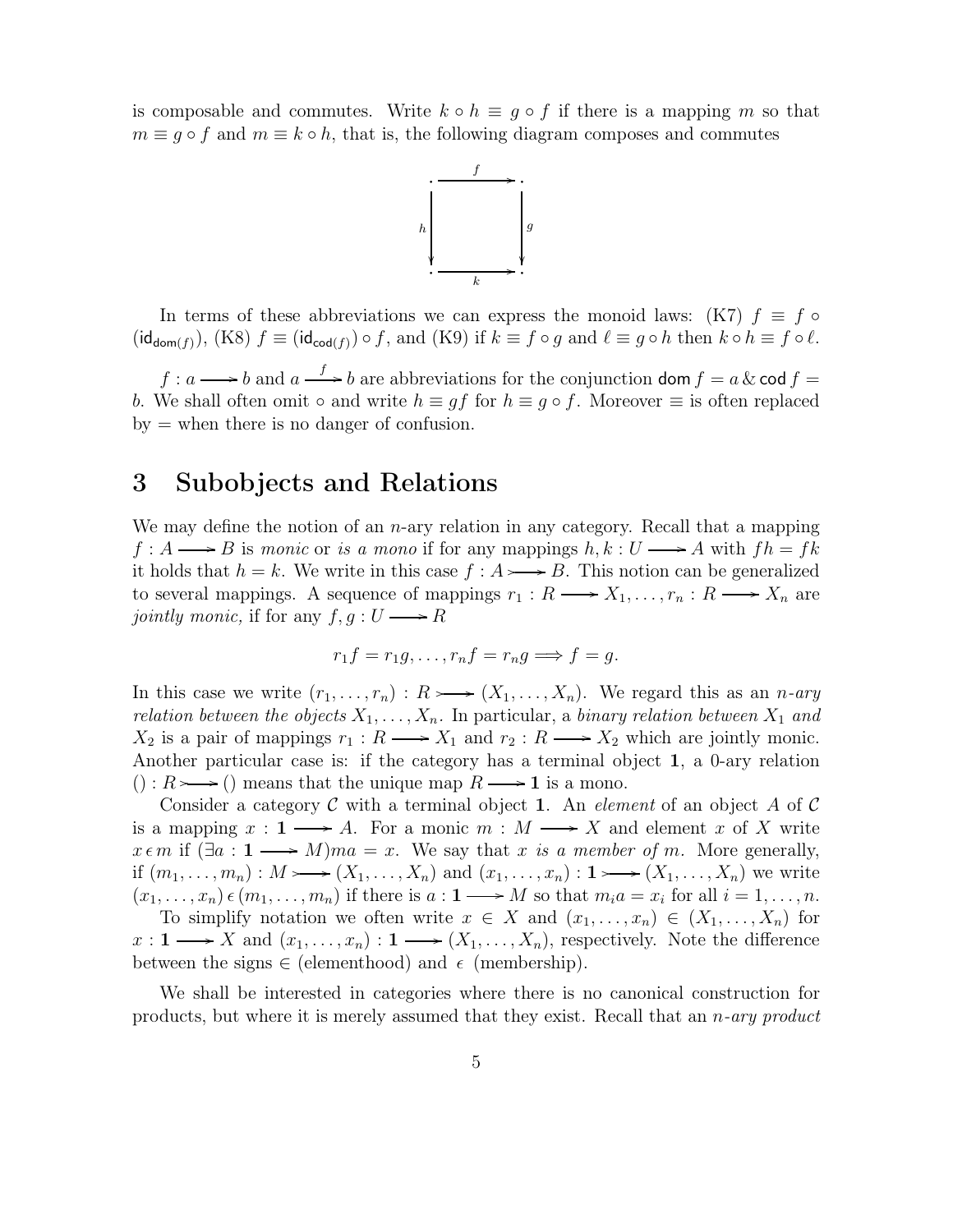diagram in a category is a sequence of mappings  $X \longrightarrow X_i$   $(i = 1, ..., n)$  so that for any sequence of mappings  $C \longrightarrow X_i$   $(i = 1, ..., n)$  there is a unique  $h : C \longrightarrow X$ such that  $f_i \equiv hp_i$  for all  $i = 1, \ldots, n$ . We write

$$
h \equiv \langle f_1, \ldots, f_n \rangle_{\bar{p}}
$$

when  $f_i \equiv hp_i$  for all  $i = 1, \ldots, n$ , where  $\bar{p} = p_1, \ldots, p_n$ . It is convenient to drop the subscripts  $\bar{p}$  when the product diagrams are obvious from the context.

**Proposition 3.1** Suppose that  $X \longrightarrow X_i$   $(i = 1, ..., n)$  is a product diagram. If  $(r_1,\ldots,r_n): R \longrightarrow (X_1,\ldots,X_n), r': R \longrightarrow X \text{ and } r' \equiv \langle r_1,\ldots,r_n \rangle_{\bar{p}}, \text{ then } r' \text{ is}$ monic iff  $(r_1, \ldots, r_n)$  are jointly monic. Moreover, for  $(x_1, \ldots, x_n) \in (X_1, \ldots, X_n)$ ,  $x' \in X$  with  $x' \equiv \langle x_1, \ldots, x_n \rangle_{\bar{p}},$  we have

$$
x' \in r' \Longleftrightarrow (x_1, \ldots, x_n) \in (r_1, \ldots, r_n). \ \Box
$$

A binary relation  $f = (\xi, v) : R \rightarrow (X, Y)$  is a partial function in case  $\xi$  is mono. It is a *total function* in case  $\xi$  is iso. A relation

$$
f = (\xi_1, \ldots, \xi_n, v) : R \longrightarrow (X_1, \ldots, X_n, Y)
$$

is a partial function of n variables if  $(\xi_1, \ldots, \xi_n) : R \rightarrow (X_1, \ldots, X_n)$ . We write

$$
f:(X_1,\ldots,X_n)\to Y.
$$

It is total function of n variables if  $R \stackrel{\xi}{\longrightarrow} X_i$   $(i = 1, ..., n)$  is a product diagram. We write

 $f: (X_1, \ldots, X_n) \longrightarrow Y.$ 

For  $x_1 \in X_1, \ldots, x_n \in X_n$  and  $y \in Y$  we write

$$
f(x_1,\ldots,x_n)\equiv y
$$

in case  $(x_1, \ldots, x_n, y) \in f$ .

## 4 Axioms of ETCS and CETCS

Lawvere's theory ETCS (Lawvere 2005) has eight axioms: (L1) finite roots exist, (L2) the exponential of any pair of objects exist, (L3) there is a Dedekind-Peano object, (L4) the terminal object is separating, (L5) axiom of choice, (L6) every object not isomorphic to an initial object contains an element, (L7) Each element of a sum is a member of one of its injections, (L8) there is an object with more than one element.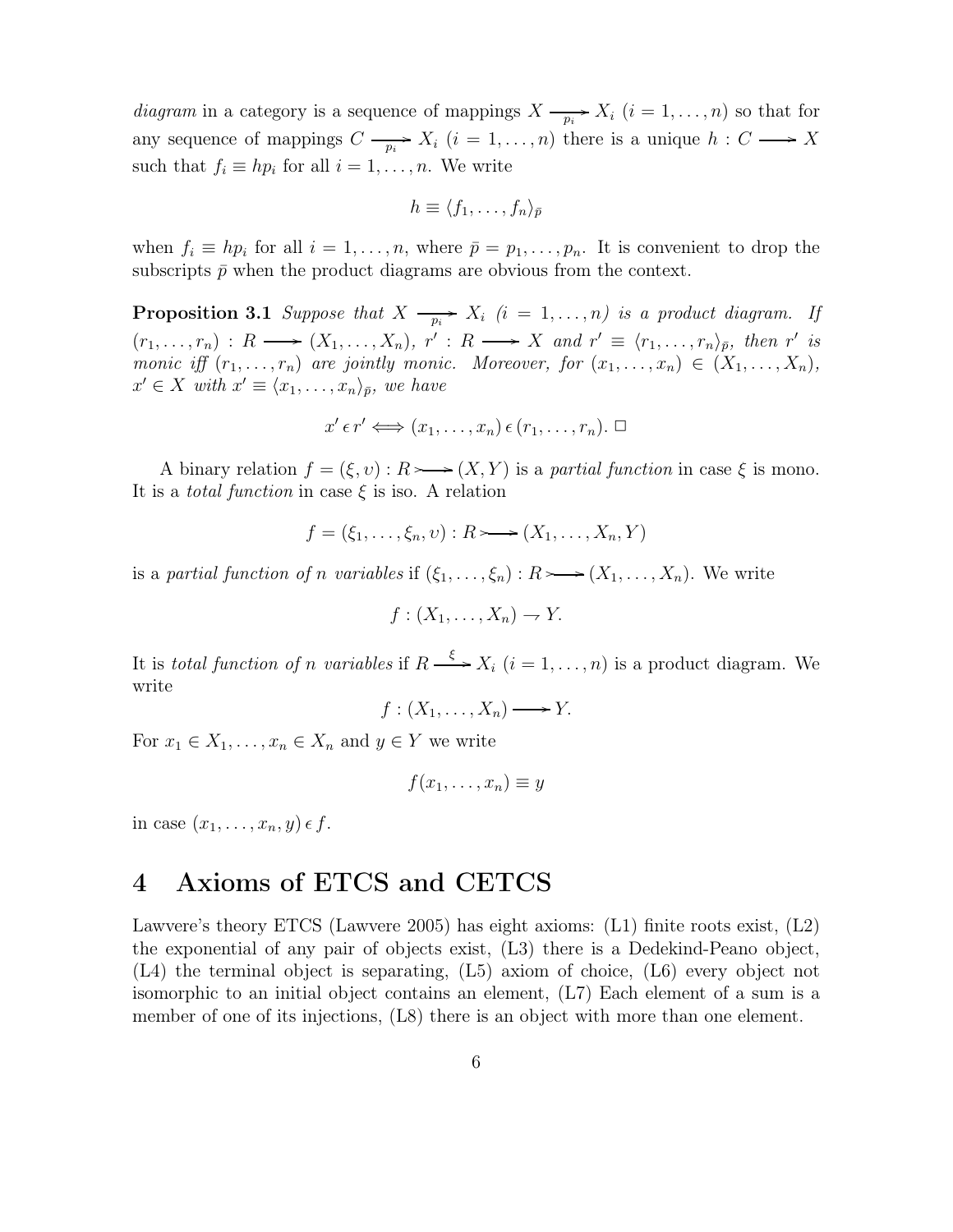We present a constructive version of ETCS, called CETCS, and some extensions, by laying down axioms for a category  $\mathcal{C}$ . (It should be evident that the following axioms may be formulated in first-order logic in a language with  $C_0, C_1, C_2$  as sorts and the function symbols id, dom, cod, comp, fst, snd as indicated in Section 2.)

Lawvere's (L1) says that the category is *bicartesian*, i.e. both cartesian and cocartesian.

Recall that C is *cartesian* if the conditions  $(Cl) - (C3)$  are satisfied:

(C1) There is a terminal object 1 in  $\mathcal{C}$ .

 $(C2)$  Binary products exist: For any pair of objects A and B there exists an object P and two mappings

$$
A \xleftarrow{p} P \xrightarrow{q} B
$$

which are such that if  $A \xleftarrow{f} X \xrightarrow{g} B$  then there exists a unique  $h : X \longrightarrow P$  so that  $ph \equiv f$  and  $qh \equiv g$ .

(C3) Equalizers exist: For any parallel pair of mappings  $A \frac{f}{\sqrt{2\pi}}$ .  $\frac{a}{g}$  B there exists a mapping  $e : E \longrightarrow A$  so that  $fe \equiv ge$  and such that whenever  $h : X \longrightarrow A$  satisfies  $fh \equiv gh$  then there exists a unique  $k : X \longrightarrow E$  with  $ek \equiv h$ .

A category C is *cocartesian* if it satisfies  $(D1) - (D3)$ , which are the categorical duals of  $(C1) - (C3)$ .

(D1) There is an initial object  $\bf{0}$  in  $\mathcal{C}$ .

 $(D2)$  Binary sums exist: For any pair of objects A, B there is a diagram

$$
A \xrightarrow{i} S \xleftarrow{j} B \tag{2}
$$

such that if  $A \xrightarrow{f} T \xleftarrow{g} B$  then there is a unique  $h : S \longrightarrow T$  with  $hi \equiv f$  and  $hj \equiv q$ .

(D3) Coequalizers exist: For any parallel pair of mappings  $A \frac{f}{\sqrt{2}}$ .  $\frac{y}{g}$  B there exists a mapping  $q : B \longrightarrow Q$  so that  $qf \equiv qg$  and such that whenever  $h : B \longrightarrow Y$  satisfies  $hf \equiv hg$  then there exists a unique  $k: Q \longrightarrow E$  with  $kq \equiv h$ .

The axiom  $(L2)$  of ETCS says together with  $(L1)$  that the category is cartesian closed. Instead, we take for an axiom the following  $(\Pi)$  which, together with cartesianess and axiom (G) below, states that the category is locally cartesian closed. (This axiom is a theorem of ETCS.)

(II) Dependent products exist: For any mappings  $Y \xrightarrow{g} X \xrightarrow{f} I$  there exists a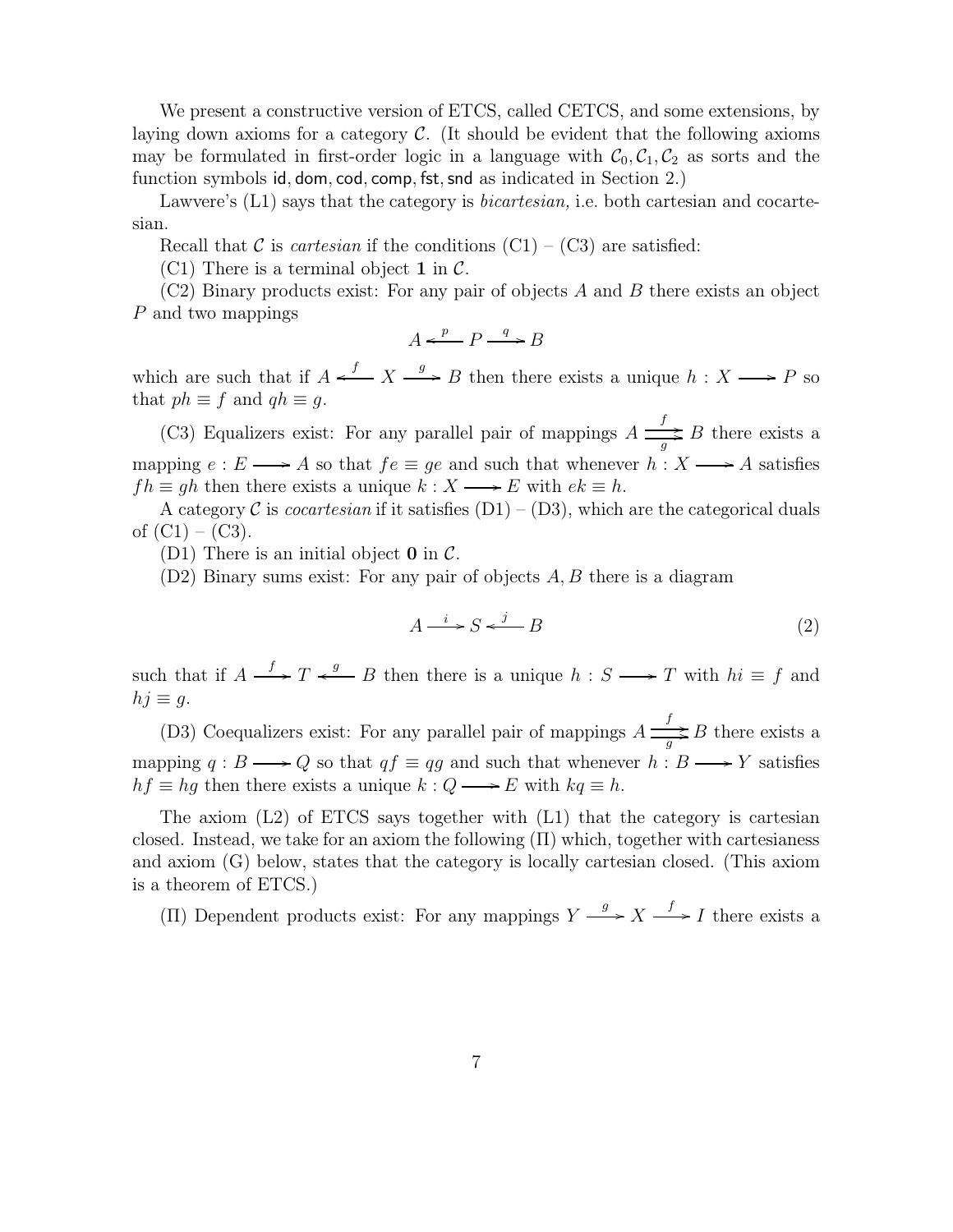commutative diagram



where the square is a pullback, and which is such that for any element  $i \in I$  and any partial function  $\psi = (\xi, v) : R \to (X, Y)$  such that

- (a) for all  $(x, y) \in (X, Y), (x, y) \in \psi$  implies  $gy \equiv x$  and  $fx \equiv i$ ,
- (b) if  $fx \equiv i$ , then there is  $y \in Y$  with  $(x, y) \in \psi$ ,

then there is a unique  $s \in F$  so that  $\varphi s = i$  and for all  $(x, y) \in (X, Y)$ ,

$$
(s, x, y) \epsilon \alpha \Longleftrightarrow (x, y) \epsilon \psi. \tag{4}
$$

Here  $\alpha = (\pi_1, \pi_2, \text{ev}) : P \longrightarrow (F, X, Y).$ 

A diagram (3) satisfying these properties is called a universal dependent product diagram or shortly a universal  $\Pi$ -diagram for  $Y \xrightarrow{g} X \xrightarrow{f} I$ .

The third axiom (L3) of ETCS says, in now common terminology, that there exists a natural numbers object (NNO). A category  $C$  has an NNO if there is a sequence of mappings (the NNO)  $1 \xrightarrow{0} N \xrightarrow{s} N$  so that for any other sequence of mappings 1  $b \rightarrow A \longrightarrow A$  there is a unique  $f : N \longrightarrow A$  with  $f0 \equiv b$  and  $fS \equiv hf$ .

Axiom  $(L4)$  states in modern terminology that 1 is a separating object, i.e. as in Proposition 4.2. We consider instead a stronger axiom (G) which is a theorem of ETCS. A mapping  $f : A \longrightarrow B$  of C is onto if for any  $y \in B$  there exists an  $x \in A$  so that  $y \equiv fx$ . Our axiom is

(G) Any mapping which is both onto and mono, is an isomorphism.

The fifth axiom (L5) of ETCS states the axiom of choice in peculiar way; see Section 5.2. A more standard way is to first define an object  $P$  of  $C$  to be a *choice object*, if for any onto  $f : A \longrightarrow P$  there is a  $g : P \longrightarrow A$  with  $fg = id_P$ . The axiom of choice (AC) says that every object is a choice object. This is a far too strong assumption in a constructive setting. There is a constructively acceptable weakening which accords well with Bishop's distinction of operations and functions, the *presentation axiom* (Aczel 1978):

(PA) For any object A there is an onto mapping  $P \longrightarrow A$  where P is a choice object.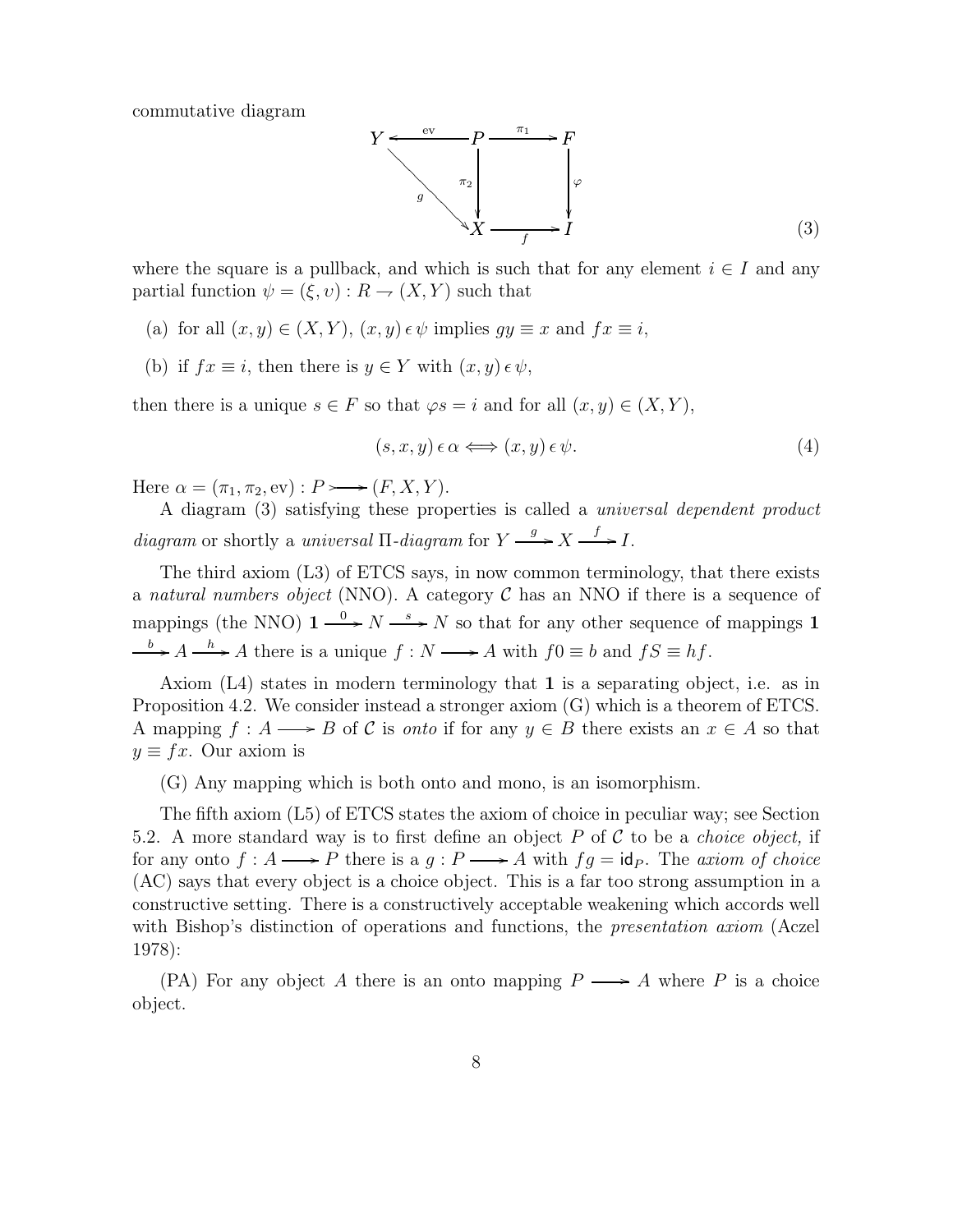Axiom (L6) of ETCS says in contrapositive form: if an object has no elements then it is an initial object. We take instead

(I) The object 0 has no elements.

This together with (G) implies (L6).

The Axiom  $(L7)$  of ETCS is each element of a sum is a member of one of its injections. We adopt this axiom unaltered but call it the *disjunction principle (DP)* as it connects sums to disjunctions:

(DP) In a sum diagram  $A \xrightarrow{i} S \xleftarrow{j} B$ : for any  $z \in S$ ,  $z \in i$  or  $z \in j$ .

The final axiom (L8) of ETCS states that there exists object with at least two elements. We state this as

(NT, Non-triviality) For any sum diagram  $1 \longrightarrow S \stackrel{y}{\longrightarrow} 1$  it holds that  $x \neq y$ .

There are two further axioms that we shall consider, which are in fact theorems of ETCS.

(Fct) Factorization. Any mapping f can be factored as  $f \equiv ie$  where i is mono and e is onto.

(Eff) All equivalence relations are effective. For each equivalence relation  $(r_1, r_2)$ : R  $\longrightarrow (X, X)$  there is some mapping  $e : X \longrightarrow E$  so that

$$
(x_1, x_2) \in (r_1, r_2) \iff ex_1 \equiv ex_2
$$

for all  $(x_1, x_2) \in (X, X)$ .

In summary, the theory CETCS consists of the axioms  $(C1 - C3)$ ,  $(D1 - D3)$ ,  $(\Pi)$ ,  $(G)$ ,  $(PA)$ ,  $(I)$ ,  $(NT)$ ,  $(Fct)$  and  $(Eff)$ . We observe that it is a finitely axiomatized theory just as ETCS.

Remarks 4.1 Note that it is not assumed that the (co)products or (co)equalizers are given as functions of their data. The axiom (G) is in the terminology of Johnstone  $(2002)$  that 1 generates C. It entails that one can "reason using elements" as the two following results exemplify. This gives a substantial simplification of the internal logic.

**Proposition 4.2** Let C be a cartesian category which satisfies  $(G)$ . Then

- (a) For any pair of mappings  $f, g : A \longrightarrow B$ ,  $f = g$  whenever  $(\forall x \in A)(fx = gx)$ .
- (b) A mapping  $f : A \longrightarrow B$  is monic if and only if  $(\forall x, y \in A)(fx = fy \Rightarrow x = y)$ .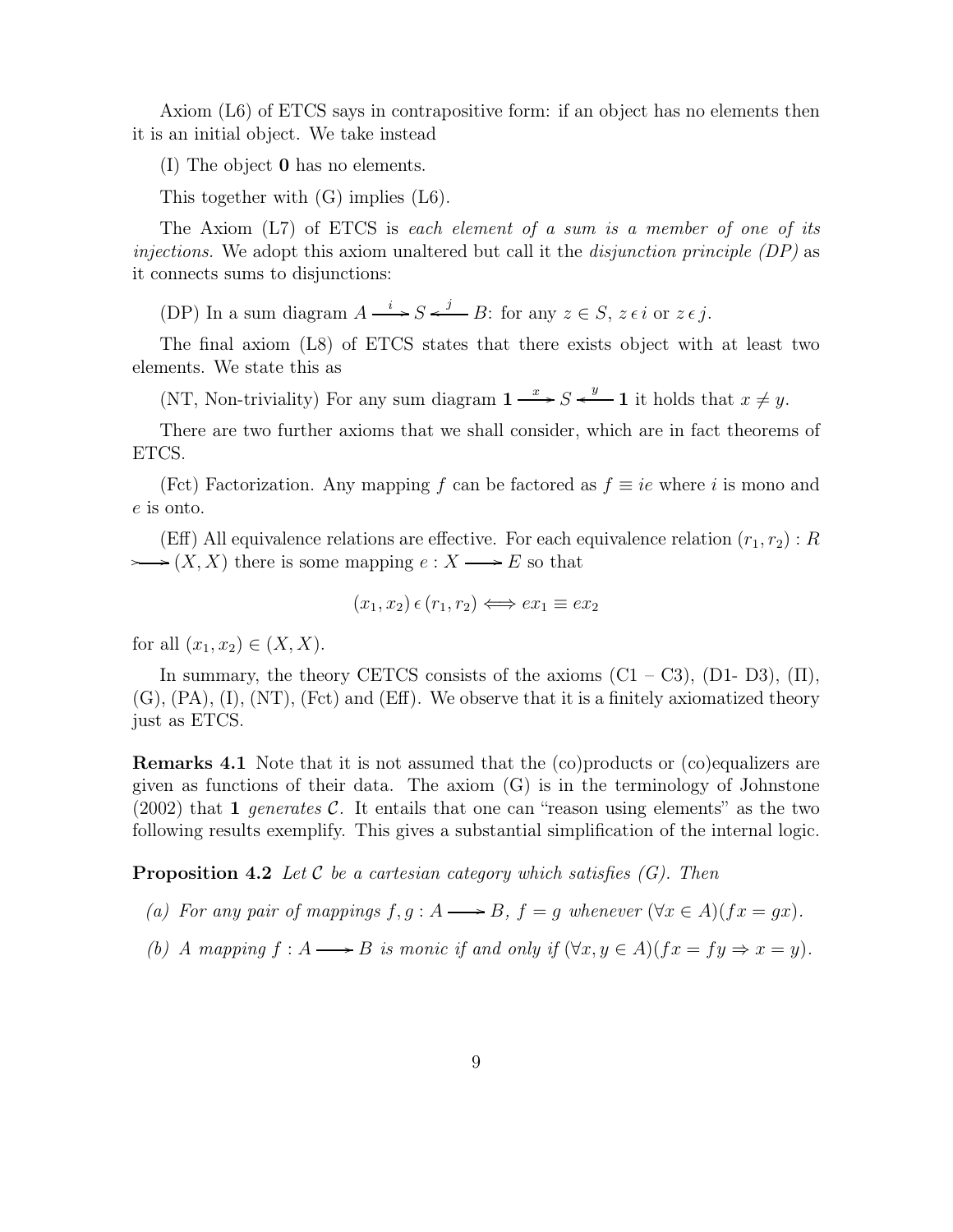**Proof.** (b) follows easily from (a). To prove the non-trivial direction of (a): assume that  $(\forall x \in A)(fx = gx)$ . Construct an equalizer  $E \xrightarrow{e} A \longrightarrow f$ .  $\frac{d}{g}$ B of f and g. Then e is monic. By the assumption and the equalizing property it is also easy to see its onto. Hence by (G) e is an isomorphism. Since  $fe = ge$  we get  $f = g$ .  $\Box$ 

Define an element-wise inclusion relation for monos  $m : M \longrightarrow X$  and  $n : N$  $\longrightarrow X$ 

$$
m \subseteq n \Longleftrightarrow_{\text{def}} (\forall x \in X)(x \in m \Rightarrow x \in n)
$$

The standard inclusion relation in a category is given by  $m \leq n \iff_{def} (\exists f : M$  $\longrightarrow N$ )( $m = nf$ ). Compare diagram (1). Their correspondence is given by:

**Proposition 4.3** Let C be a cartesian category which satisfies  $(G)$ . Then for all monos  $m : M \longrightarrow X$  and  $n : N \longrightarrow X$ ,

$$
m \leq n \Longleftrightarrow m \leq n.
$$

**Proof.** ( $\Leftarrow$ ) This is straightforward in any category with a terminal object. ( $\Rightarrow$ ) Suppose that  $m : M \rightarrow X$  and  $n : N \rightarrow X$  satisfies  $m \subseteq n$ . Form a pullback square



To prove  $m \leq n$  it is evidently enough to show that q is an isomorphism. Now q is the pullback of a mono, so it is a mono as well. By  $(G)$  it is sufficient to show that q is onto. Let  $y \in M$ . Thus  $my \in m$  and by assumption also  $my \in n$ . There is thus  $t \in N$ with  $my = nt$ . Hence by the pullback square there is a unique  $u \in P$  so that  $qu = y$ and  $pu = t$ . In particular, this shows that q is onto.  $\Box$ 

Functions as a graphs and as morphisms can be characterized as follows.

**Proposition 4.4** Let C be a cartesian category which satisfies (G). Let  $r = (r_1, r_2) : R$  $\longrightarrow$   $(X, Y)$  be a relation. Then

 $(a)$  r is a partial function if and only if

$$
(\forall x \in X)(\forall y, z \in Y)[(x, y) \in r \& (x, z) \in r \Rightarrow y = z]. \tag{5}
$$

(b) r is a total function if and only if

$$
(\forall x \in X)(\exists! y \in Y)(x, y) \in r. \tag{6}
$$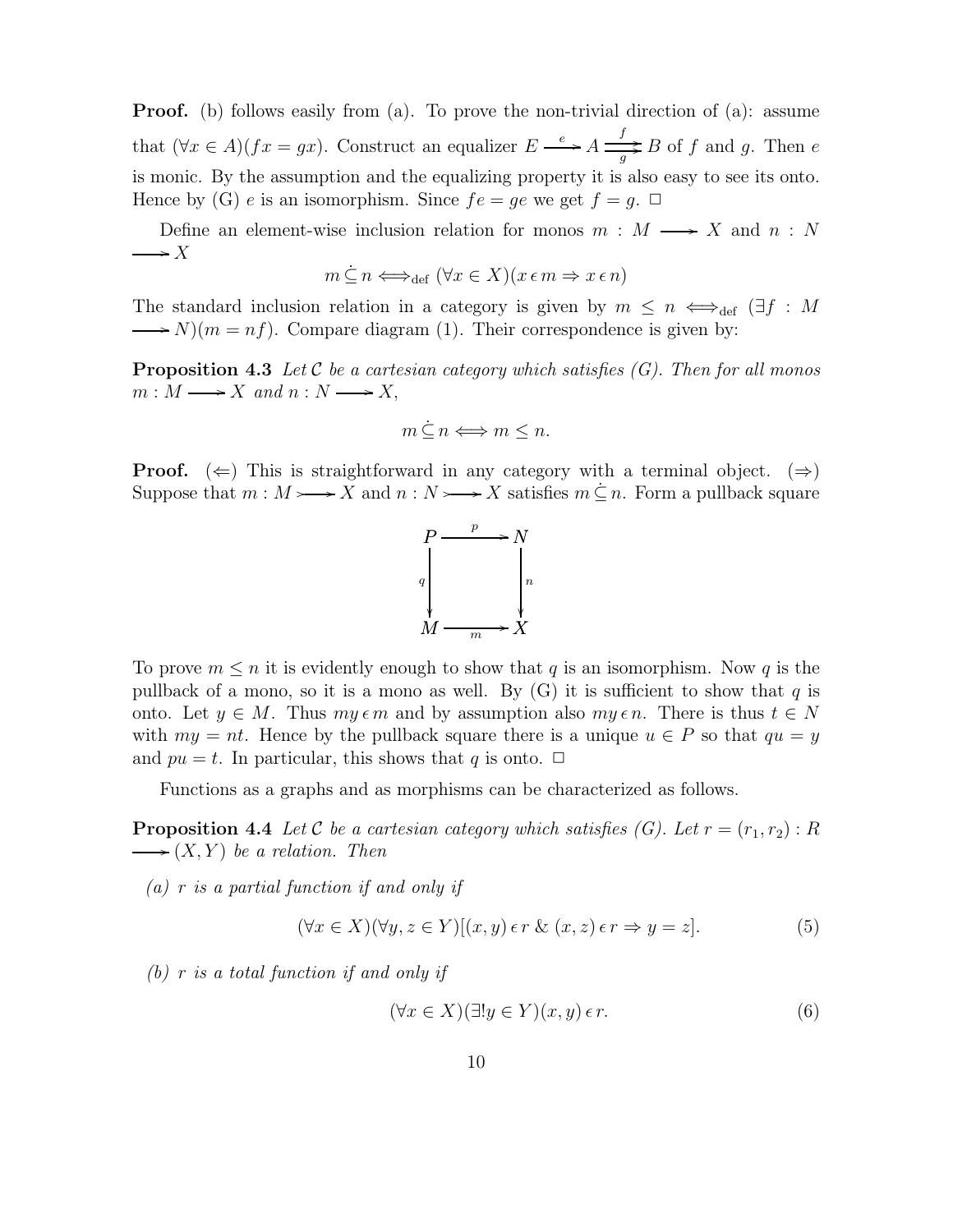(c) (Unique Choice) If  $(\forall x \in X)(\exists! y \in Y)(x, y) \in r$ , then there is  $f: X \longrightarrow Y$  with

$$
(\forall x \in X)(x, fx) \in r.
$$

**Proof.** (a): by definition r is a partial function if and only if  $r_1$  is mono. By Proposition 4.2, r is thus a partial function precisely when

$$
(\forall s, t \in R)[r_1s = r_1t \Rightarrow s = t].
$$

This is easily seen to be equivalent to (5).

(b,  $\Rightarrow$ ): Suppose r is a total function. Then r<sub>1</sub> is iso. For  $x \in X$ , we have  $(x, y) \in r$ with  $y = r_2 r_1^{-1} x$ . By (a) it follows that y is unique.

 $(b, \Leftarrow)$ : Suppose (6) holds. By (a)  $r_1$  is mono. For each  $x \in X$  there is some  $t \in R$ and  $y = r_2t$  so that  $(x, y) \in r$ . Thus  $r_1$  is onto, and by (G)  $r_1$  is iso.

(c): This is clear from  $(b, \Leftarrow)$  since then  $r_1$  is invertible, and we may take  $f = r_2 r_1^{-1}$ . for  $x \in X$ ,  $x = r_1 r_1^{-1} x$  and  $fx = r_2 r_1^{-1} x$  so  $(x, fx) \in r$ .  $\Box$ 

**Proposition 4.5** Let  $C$  be a cartesian category which satisfies  $(G)$ . Then a commutative diagram



is a pullback diagram if, and only if,

$$
(\forall x \in A)(\forall y \in B)[fx = gy \Longrightarrow (\exists! t \in P)x = \pi_1 t \& y = \pi_2 t]. \tag{7}
$$

**Proof.** ( $\Rightarrow$ ) Immediate. ( $\Leftarrow$ ): Assume (7). It follows that  $\pi_1$  and  $\pi_2$  are jointly monic. Suppose there is given a commutative square

$$
Q \xrightarrow{q_1} A
$$
\n
$$
q_2
$$
\n
$$
B \xrightarrow{q_2} C
$$

Form the pullback

$$
R \xrightarrow{k} Q
$$
\n
$$
P \xrightarrow{\langle q_1, q_2 \rangle} A \times B
$$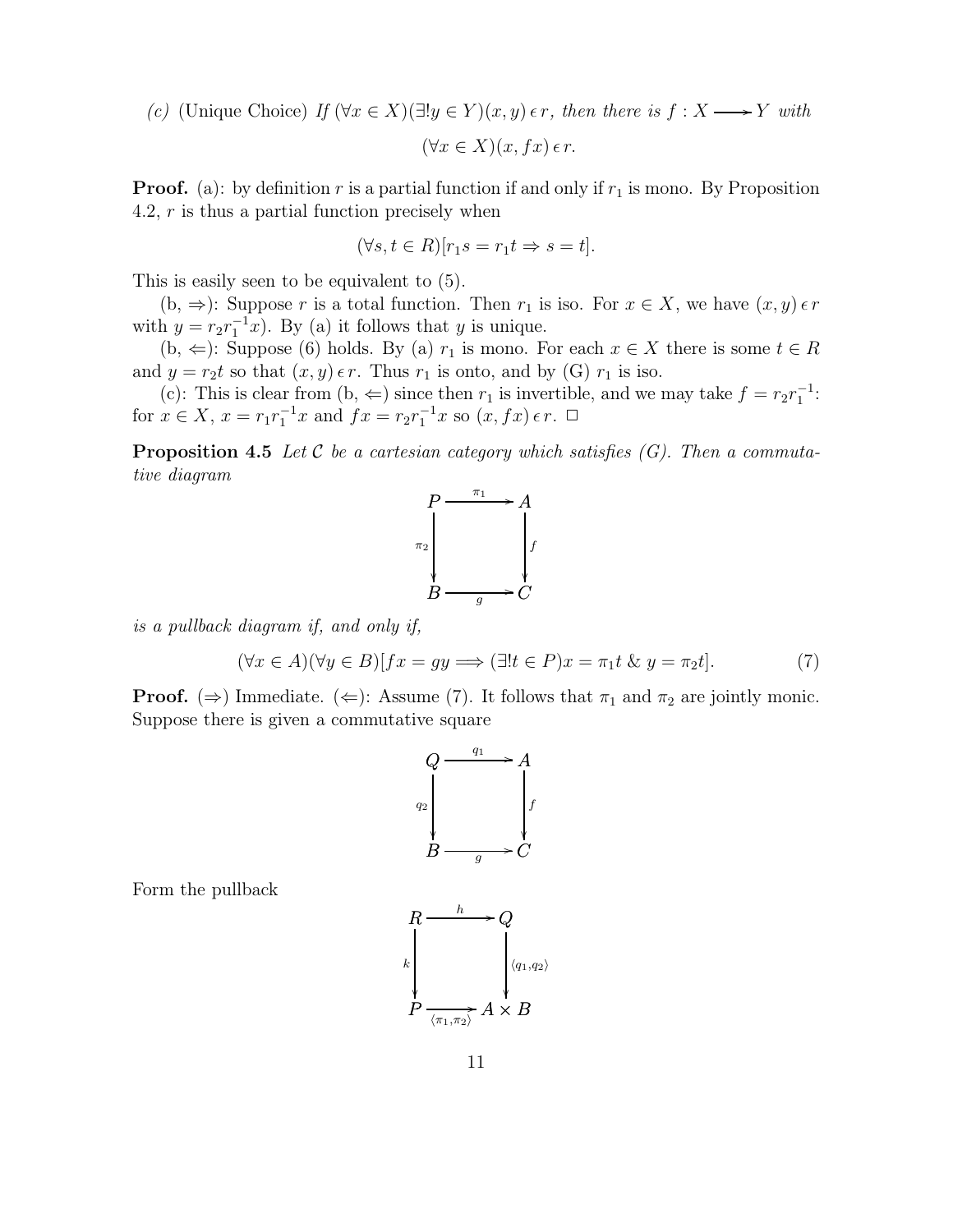Clearly h is mono, since it is a pullback of a mono. By  $(7)$ 

$$
(\forall s \in Q)(\exists!t \in P)[q_1s = \pi_1t \& q_2s = \pi_2t]. \tag{8}
$$

but this implies that h is onto. Hence h is iso by (G). Thus  $m = kh^{-1}$  :  $Q \longrightarrow P$ satisfies  $\pi_i m = q_i$  for  $i = 1, 2$ , and is the desired map. It is unique since  $\pi_1$  and  $\pi_2$  are joint monic.  $\Box$ 

### 5 Basic Set-theoretic Consequences

We mention some easy consequences of the axioms.

**Proposition 5.1** (Quotient sets.) Suppose that the bicartesian category C satisfies  $(G)$ . For any equivalence relation  $r =_{def} (r_1, r_2) : R \rightarrow (X, X)$  there exists a mapping q : X  $\longrightarrow Q$  so that for all  $(x_1, x_2) \in (X, X)$ 

$$
(x_1, x_2) \epsilon r \Longrightarrow qx_1 = qx_2 \tag{9}
$$

and if  $f: X \longrightarrow Y$  is any mapping with

$$
(x_1, x_2) \epsilon r \Longrightarrow fx_1 = fx_2. \tag{10}
$$

then there exists a unique  $h: Q \longrightarrow Y$  with  $hq = f$ .

In case the category also satisfies  $(Eff)$  it follows that  $(9)$  is an equivalence.

Proof. Construct a coequalizer diagram

$$
R \xrightarrow{r_1} X \xrightarrow{q} Q.
$$

Since the diagram commutes, the implication (9) holds. Let  $f : X \longrightarrow Y$  be any mapping satisfying the implication (10). Thus for any  $t \in R$ ,  $fr_1t = fr_2t$ . Thus by Proposition 4.2 (a) we have  $fr_1 = fr_2$  and since q is a coequalizer, there is a unique  $h: Q \longrightarrow Y$  with  $hq = f$ .

From Axiom (Eff) that there is some  $e: X \longrightarrow E$  such that

$$
(x_1, x_2) \epsilon r \Longleftrightarrow ex_1 = ex_2 \tag{11}
$$

for all  $(x_1, x_2) \in (X, X)$ . Thus  $er_1 = er_2$ . Let  $e' : Q \longrightarrow E$  be the unique mapping so that  $e'q = e$ . Thus if  $qx_1 = qx_2$ , it follows that  $ex_1 = ex_2$  and hence  $(x_1, x_2) \in r$  by (11).  $\Box$ 

**Proposition 5.2** (Induction.) Assume that  $\mathcal C$  is a cartesian category which satisfies (G) and (NNO). Let  $r : R \rightarrow N$ . Suppose that  $0 \in r$  and that for each  $n \in N$ ,  $n \in r$ implies  $Sn \in r$ . Then for all  $n \in N$ ,  $n \in r$ .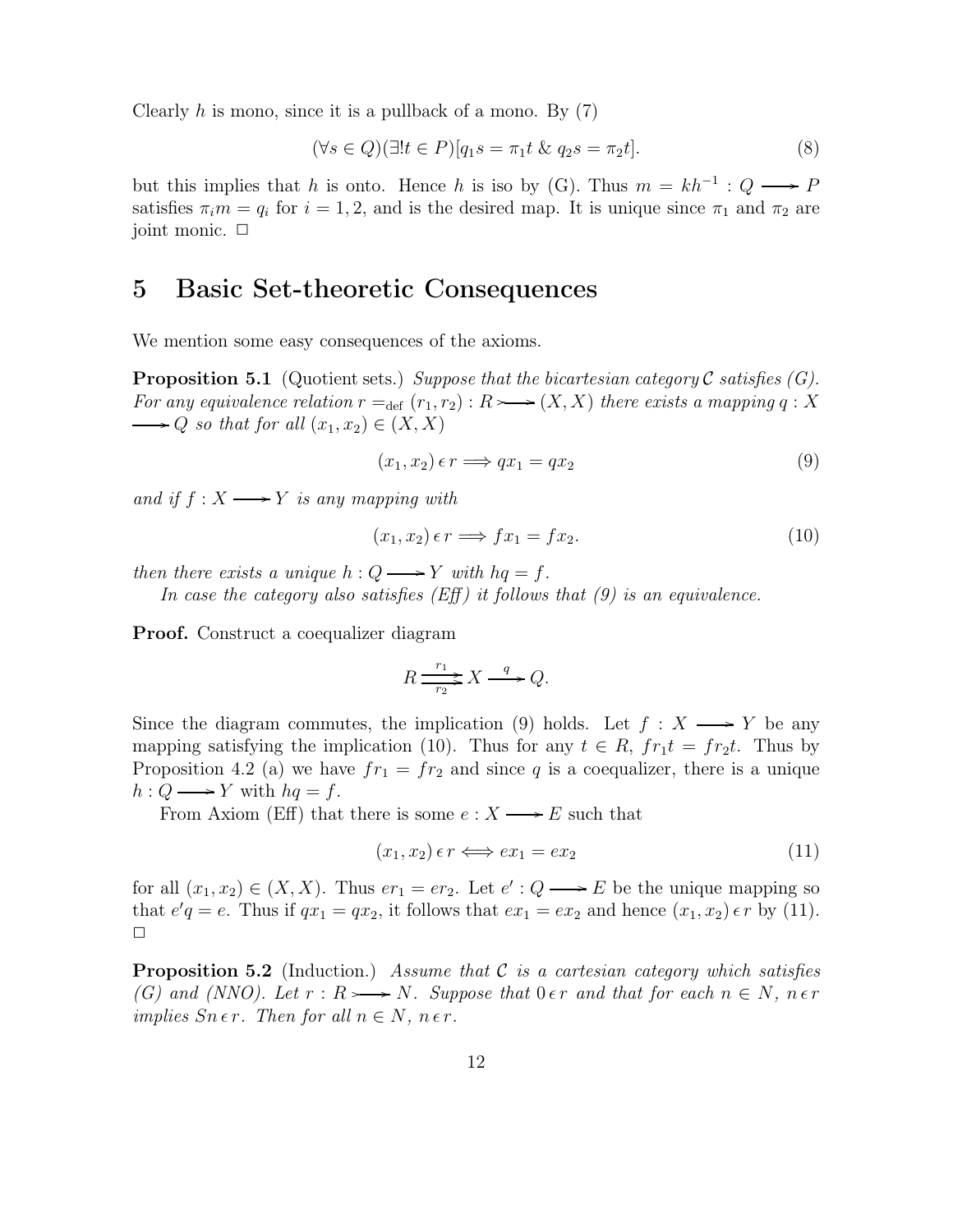**Proof.** Since  $0 \in r$ , there is  $z : 1 \longrightarrow R$  with  $0 \equiv rz$ . Form a pullback square



As r is mono, so is p. We claim that p is onto. Let  $u : 1 \longrightarrow R$ . Thus  $ru \in r$ . Hence by assumption  $Sru \epsilon r$ . There is thus  $v: 1 \longrightarrow R$  with  $Sru = rv$ . By the pullback property there is  $x : 1 \longrightarrow P$  so that  $px = u$  and  $qx = v$ . In particular p is onto. By (G) p is an isomorphism. Let  $p^{-1}$  be its inverse. Thus  $qp^{-1}: R \longrightarrow R$ . By the property of the natural number object there is a unique  $f : N \longrightarrow R$  with  $f0 = z$  and  $fS = qp^{-1}f$ . Now  $(rf)0 = 0$  and

$$
(rf)S = rqp^{-1}f = Srf.
$$

But  $\mathbf{id}_N$  instead of  $r \circ f$  also satisfies these two equations. Thus  $rf = \mathbf{id}$ . Thus for any  $n \in N$ ,  $rfn = n$ , and hence  $n \in r$ .  $\Box$ 

**Proposition 5.3** (Exponential objects.) Assume that  $C$  is a cartesian category that satisfies  $(G)$  and  $(\Pi)$ . Then for any objects X and Y there is an object E and a total function  $e:(E,X) \longrightarrow Y$  such that for every morphism  $f:X \longrightarrow Y$  there is a unique  $s \in E$  such that for  $x \in X$  and  $y \in Y$ :

$$
e(s, x) \equiv y \Longleftrightarrow f \circ x \equiv y
$$

**Theorem 5.4** (Dependent choices.) Assume that  $C$  is a cartesian category that satisfies (G), (Π), (Fct) and (PA). Then for any object X, any total relation  $r = (r_1, r_2) : R$  $\rightarrow (X, X)$  and any  $x \in X$  there is a morphism  $f: N \longrightarrow X$  with  $f0 = x$  and for all  $n \in N$ 

$$
(fn, f \circ Sn) \in r. \tag{12}
$$

**Proof.** (Sketch) Take a projective cover  $p : P \longrightarrow X$  of X. Since r is total, we have thus for each  $u \in P$  some  $v \in P$  with  $(pu, pv) \in r$ . As P is a choice object, there is a morphism  $g : P \longrightarrow P$  with  $(pu, pgu) \in r$  for all  $u \in P$ . Let  $x \in P$ . Then  $p \circ w \equiv x$ for some  $w \in P$ . Now  $1 \xrightarrow{0} N \xrightarrow{S} N$  is a natural numbers object, so there is  $h : N$  $\longrightarrow P$  with  $h0 = w$  and  $hS = gh$ . Now it is easy to check by induction that  $f =_{def} ph$ satisfies  $(12)$ .  $\Box$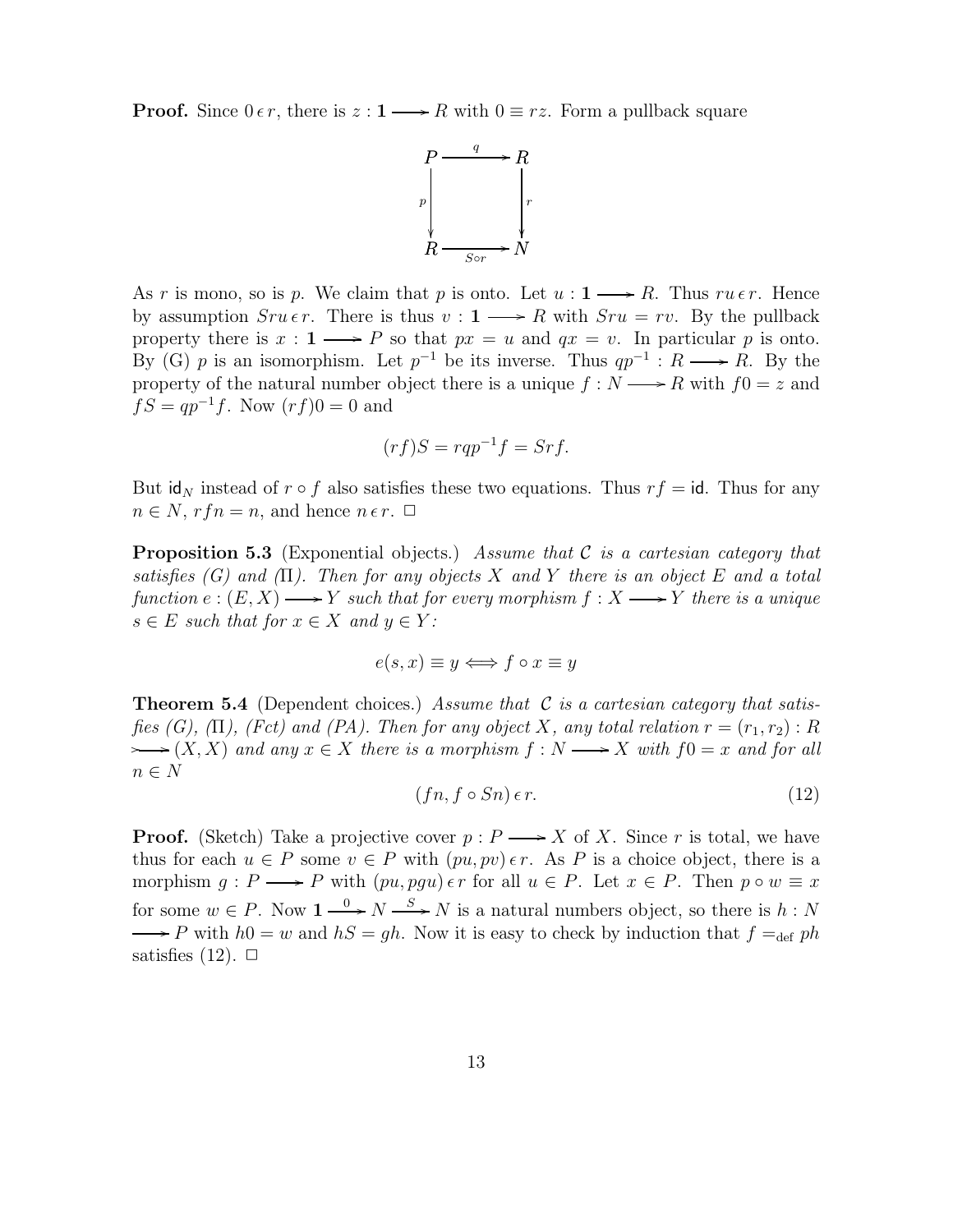#### 5.1 Constructing New Relations

We review some of the possibilities to construct relations in a bicartesian category satisfying the axioms (G),  $(\Pi)$ ,  $(DP)$ ,  $(Fct)$  and  $(I)$ . On any object X the identity mapping gives a universally true relation  $t_X = id_X : X \longrightarrow X$ , i.e. for all  $x \in X$ 

$$
x\,\epsilon\,\mathsf{t}_X.
$$

The unique mapping from the initial object  $f_X : 0 \longrightarrow X$  gives an universally false relation, i.e. for all  $x \in X$ ,

$$
\neg(x \in f_X).
$$

If  $E \xrightarrow{e} X \xrightarrow{g}$  $\frac{y}{h}$  Y is an equalizer diagram, then for  $x \in X$ 

$$
x e e \Longleftrightarrow gx = hx.
$$

Given a relation  $r = (r_1, \ldots, r_n) : R \rightarrow (X_1, \ldots, X_n)$  we can extend it with a variable. Let Y be a object and let  $R \stackrel{p}{\longrightarrow} R' \stackrel{q}{\longrightarrow} Y$  be a product diagram. The extended relation

$$
r' = (r_1p, \ldots, r_np, q) : R' \longrightarrow (X_1, \ldots, X_n, Y)
$$

satisfies, for all  $(x_1, \ldots, x_n, y) \in (X_1, \ldots, X_n, Y)$  that

$$
(x_1,\ldots,x_n,y)\,\epsilon\,r'\Longleftrightarrow (x_1,\ldots,x_n)\,\epsilon\,r.
$$

If  $\sigma: \{1, \ldots, n\} \longrightarrow \{1, \ldots, n\}$  is a permutation then

$$
r_{\sigma} = (r_{\sigma(1)}, \ldots, r_{\sigma(n)}) : R \rightarrow (X_{\sigma(1)}, \ldots, X_{\sigma(n)})
$$

satisfies for all  $(x_1, \ldots, x_n) \in (X_{\sigma(1)}, \ldots, X_{\sigma(n)})$ 

$$
(x_1,\ldots,x_n)\in r_\sigma\Longleftrightarrow (x_{\sigma^{-1}(1)},\ldots,x_{\sigma^{-1}(n)})\in r.
$$

The following lemma is standard

**Lemma 5.5** If in the universal  $\Pi$ -diagram



the mapping g is mono, then so is  $\varphi$ .  $\Box$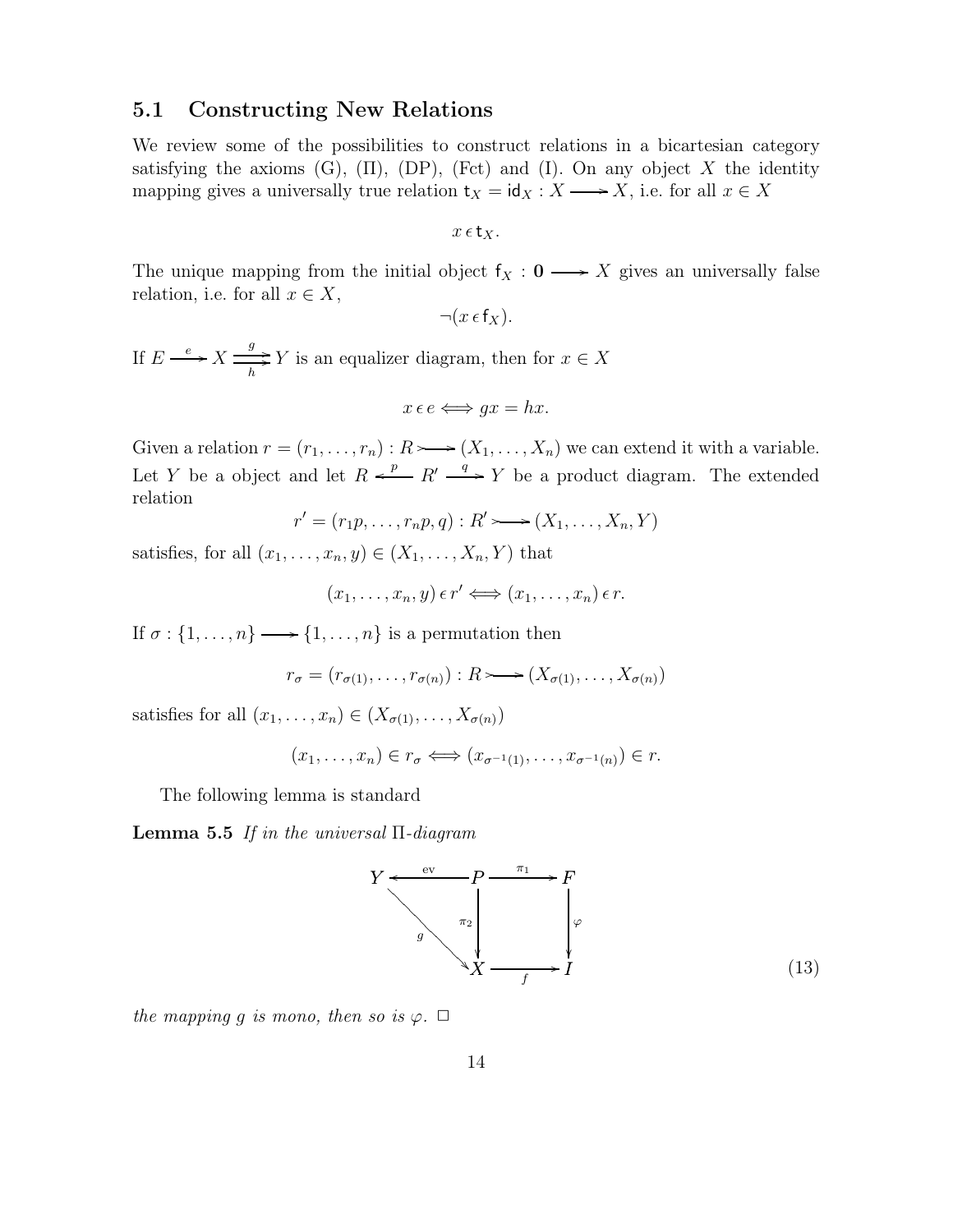Relations can be combined using the logical operations  $(\wedge, \vee, \Rightarrow)$  and quantifiers (∀,∃) over fixed objects:

**Theorem 5.6** Let C be a bicartesian category satisfying the axioms  $(G)$ ,  $(\Pi)$ ,  $(DP)$ , (Fet) and (I). Let  $r = (r_1, \ldots, r_n) : R \longrightarrow (X_1, \ldots, X_n)$  and  $s = (s_1, \ldots, s_n) : S$  $\longleftarrow (X_1, \ldots, X_n)$ . Then exists  $(r \wedge s), (r \vee s), (r \Rightarrow s) : R \rightarrow (X_1, \ldots, X_n)$  so that for all  $x = (x_1, ..., x_n) \in (X_1, ..., X_n)$ 

- (a)  $x \in (r \wedge s)$  if and only if  $x \in r$  and  $x \in s$ ,
- (b)  $x \in (r \vee s)$  if and only if  $x \in r$  or  $x \in s$ .
- (c)  $x \in (r \Rightarrow s)$  if and only if  $x \in r$  implies  $x \in s$ ,

Moreover, if  $m : M \rightarrow (X_1, \ldots, X_n, Y)$  then there is  $\forall (m) : A \rightarrow (X_1, \ldots, X_n)$  and  $\exists (m): E \longrightarrow (X_1, \ldots, X_n)$  so that for all  $x = (x_1, \ldots, x_n) \in (X_1, \ldots, X_n)$ 

(d)  $x \in \forall (m)$  if and only if for all  $y \in Y$ ,  $(x_1, \ldots, x_n, y) \in m$ ,

(e)  $x \in \exists (m)$  if and only if for some  $y \in Y$ ,  $(x_1, \ldots, x_n, y) \in m$ .

**Proof.** By Proposition 3.1 it is enough to prove (a) – (c) for the case when  $n = 1$ ; write  $X = X_1, r = r_1, s = s_1$ .

As for (a): form the pullback square



The diagonal, call it  $(r \wedge s)$  is a mono. It is straightforward by the pullback property that the equivalence in (a) holds.

As for (b): form a sum diagram  $R \stackrel{i}{\longrightarrow} U \stackrel{j}{\longleftarrow} S$ . Let  $f: U \longrightarrow X$  be the unique mapping with  $r = fi$  and  $s = fj$ . Let  $U \xrightarrow{e} I \xrightarrow{m} X$  be a factorization of f as an onto mapping followed by a mono (Fct). We claim that  $(r \vee s) =_{def} m$  satisfies the equivalence in (b). Suppose that  $x \in X$  satisfies  $x \in r$ . Then  $x = rt$  for some  $t \in R$ . Thus  $x = fit = meit$ , and hence  $x \in m$ . Similarly  $x \in s$  implies  $x \in m$ . Suppose on the other hand that  $x \in m$ . Now, e is onto so there is some  $u \in U$  with  $x = fu$ . Then by Axiom (DP) we have  $u = it$  for some  $t \in R$ , in which case  $x \in r$ , or we have  $u = jv$  for some  $v \in S$ , in which case  $x \in s$ .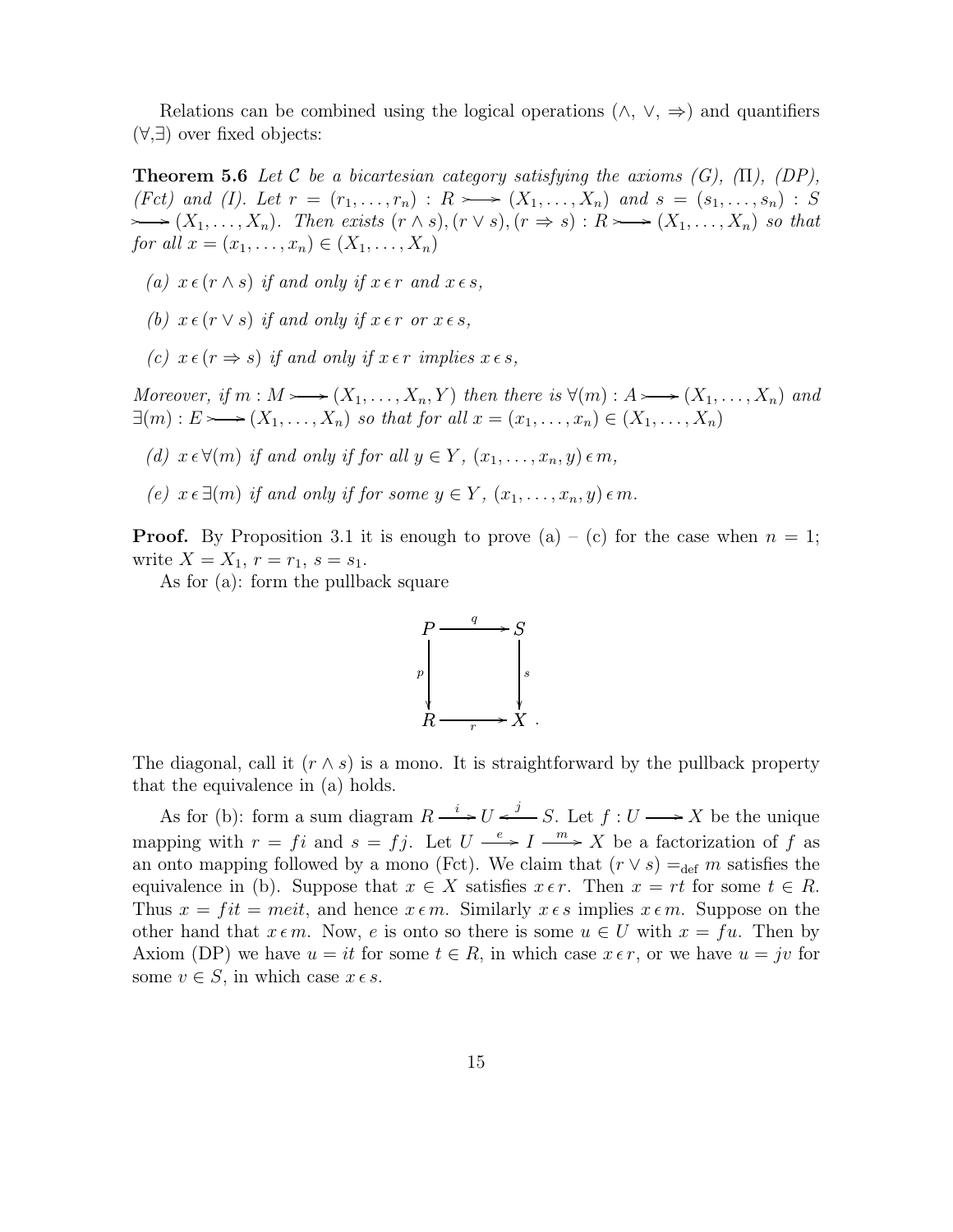As for (c): Form the pullback



Axiom (Π) yields for  $Q \xrightarrow{p} R \xrightarrow{r} X$  a universal Π-diagram

$$
Q \xrightarrow{\text{ev}} P \xrightarrow{\pi_1} F
$$
\n
$$
P \xrightarrow{\pi_2} \downarrow \qquad \downarrow \qquad \downarrow \qquad \downarrow
$$
\n
$$
R \xrightarrow{\pi_2} X \qquad (15)
$$

We claim that  $(r \Rightarrow s) =_{\text{def}} \varphi$  makes the equivalence in (c) true. Let  $x \in X$ . To prove (⇒) assume that  $x \epsilon \varphi$ . Thus  $x = \varphi u$  for some  $u \in F$ . Suppose  $x \epsilon r$ . Thus  $x = rv$ for some  $v \in R$ . By the pullback in (15) there is  $w: 1 \longrightarrow w$  so that  $\pi_2 w = v$  and  $\pi_1 w = u$ . We have further by the diagrams

$$
x = rv = r\pi_2 w = rp \,\text{ev}\, w = sq \,\text{ev}\, w.
$$

This shows  $x \in s$ . As for the converse  $(\Leftarrow)$  suppose the implication

$$
x\,\epsilon\,r \Rightarrow x\,\epsilon\,s
$$

holds. We aim to show  $x \in \varphi$  using the properties of the universal II-diagram. Form a pullback diagram



Then  $\psi = (pt, t) : T \rightarrow (R, Q)$  is evidently a partial function since p and t are monic. If  $\psi(u) \equiv v$ , then there is  $w \in T$ , so that  $u = ptw$  and  $v = tw$ , and hence  $u = pv$  and  $ru = rpv = x$ . This verifies condition (a) of (Π). To verify condition (b) of (Π), assume that  $ru = x$ . Thus  $x \in r$ , and so by the implication above  $x \in s$ , i.e.  $sw = x$ , for some w. By the pullback (14) there is  $v: 1 \longrightarrow Q$  with  $u = pv$  and  $w = qv$ . Thus  $rpv = x$ . But, by the pullback (16) there is  $z: 1 \longrightarrow T$  with  $tz = v$ . Now  $(ptz, tz) = (u, v)$ , i.e.  $\psi(u) \equiv v$ . According to (Π), there is now some  $k \in F$  with  $\varphi k = x$ . Thus  $x \in \varphi$ .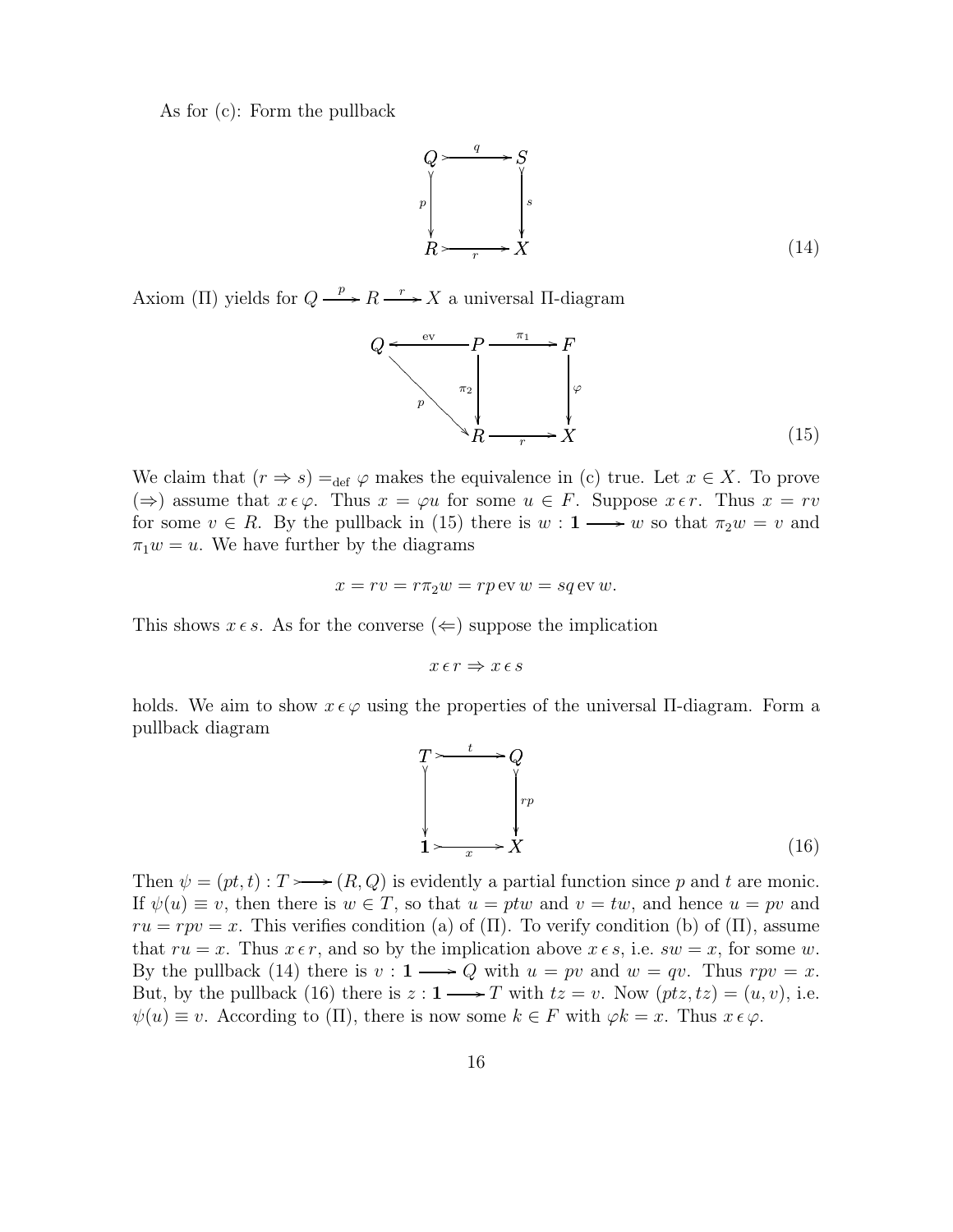As for (d): Suppose  $m = (m_1, m_2) : M \rightarrow (X, Y)$ . Using (Fet) factor  $m_1$  into a onto mapping followed by a mono  $M \xrightarrow{e} I \xrightarrow{i} X$ . Let  $\exists (m) = i$ . Thus using the fact that e is onto

$$
x \in \exists (m) \Leftrightarrow (\exists t \in I) x = it \Leftrightarrow (\exists s \in M) x = i e s \Leftrightarrow (\exists s \in M) x = ms.
$$

The latter implies that  $(x, m_2s) \in (m_1, m_2)$ . Clearly  $m_2s \in Y$ . Conversely, suppose that for some  $y \in Y$  we have  $(x, y) \in (m_1, m_2)$ . Thus for some  $s \in M$  it holds that  $x = m_1 s$ and  $y = m_2s$  and we have  $x \in \exists (m)$ .

As for (e): Suppose  $m = (m_1, m_2) : M \rightarrow (X, Y)$ . First construct a product diagram  $X \xleftarrow{p} U \xrightarrow{q} Y$ . Then let  $m' \equiv \langle m_1, m_2 \rangle_{p,q}$ . Use (II) to obtain a universal Π-diagram



We let  $\forall (m) = \varphi$ . Suppose  $x \in X$ . To prove  $(e, \Rightarrow)$  suppose  $x \in \varphi$  and  $y \in Y$ . Thus  $x = \varphi f$  for some  $f \in F$  and moreover there is  $u \in U$  with  $x = pu$  and  $y = qu$ . By the pullback in (17) we get  $w \in P$  so that  $u = \pi_2 w$  and  $f = \pi_1 w$ . From the triangle of (17) it follows that  $m'$  ev  $w = \pi_2 w$ . Hence  $u \in m'$  and thus  $(x, y) \in m$ . To prove  $(e, \Leftarrow)$ let  $x \in X$  be fixed and suppose that for all  $y \in Y$ ,  $(x, y) \in m$ . Let  $n : N \longrightarrow M$  be the pullback of x along  $m_1$ :

$$
N \xrightarrow{n} M
$$
\n
$$
\downarrow m_1
$$
\n
$$
1 \xrightarrow{x} X
$$
\n(18)

Then  $(m'n, n) : N \rightarrow (U, M)$  is a partial function since both m' and n are mono. As for condition (a): if  $(u, v) \in (m'n, n)$  then  $u = m'nt$  and  $v = nt$  for some  $t \in N$ . Clearly,  $m'v = u$  and  $pu = m_1nt = x$ . Regarding condition (b): Suppose that  $u \in U$  satisfies  $pu = x$ . Let  $y = qu$ . By the first assumption  $(x, y) \in m$ . Thus for some  $s \in M$ ,  $x = m_1s$ and  $y = m_2s$ . By construction of m' we have  $m's = u$ . Since  $x = m_1s$ , the pullback (18) gives a unique  $t \in N$  with  $s = nt$ . Thus t is a witness to  $(u, s) \in (m'n, n)$ . Since conditions (a) – (b) are now verified, (Π) gives  $f \in F$  satisfying, in particular,  $\varphi f = x$ . Hence  $x \in \varphi$ .  $\Box$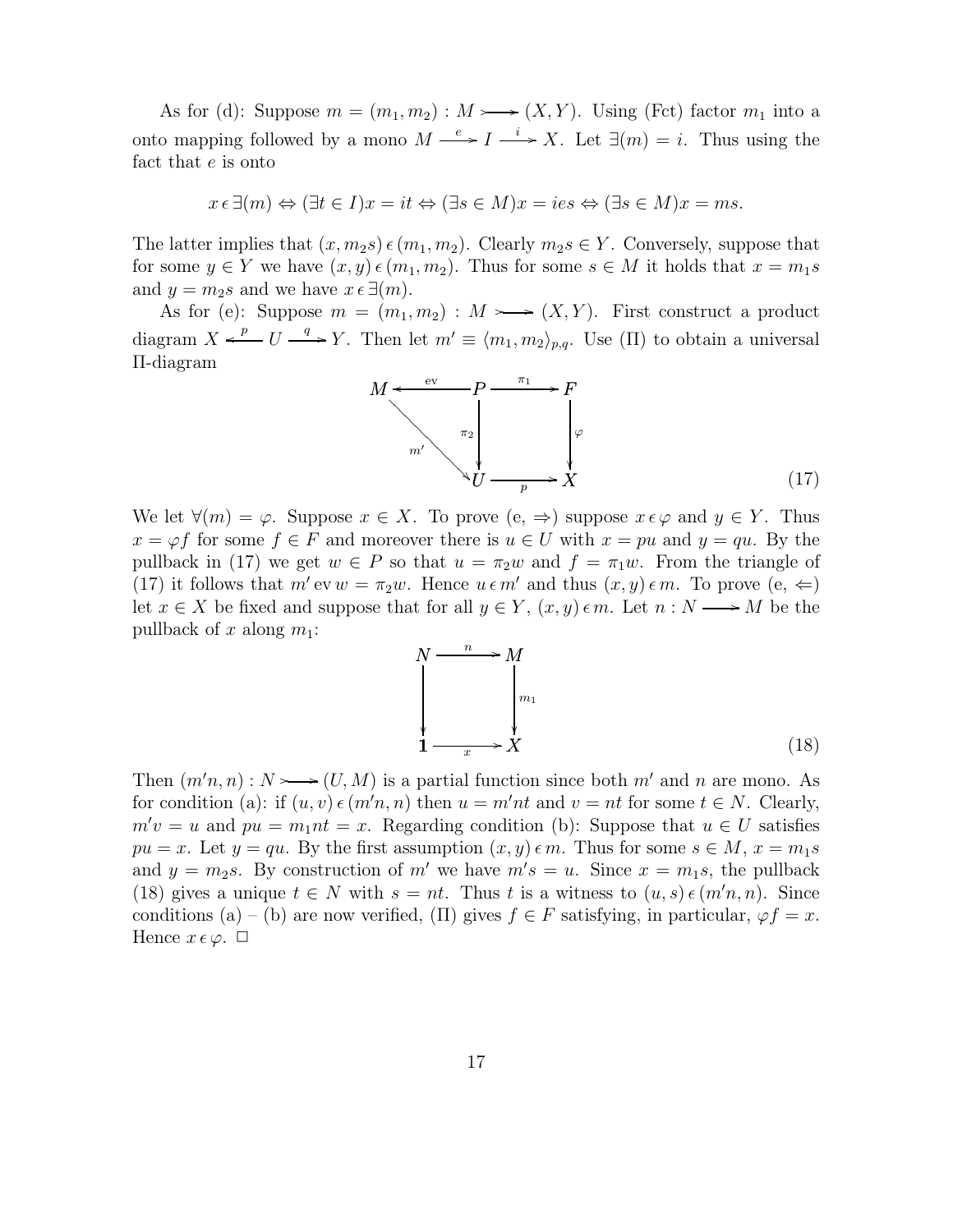#### 5.2 Decidable Relations and Classical Logic

Let C be a CETCS category. Construct a two element set using the sum axiom  $1 \stackrel{f}{\longrightarrow} 2$  $\leftarrow^t \mathbf{1}.$  If  $r : P \rightarrow X$  is decidable, i.e. for all  $x \in X$ ,

$$
x \in r \text{ or } \neg x \in r,
$$

then we can construct  $\chi_r : X \longrightarrow 2$  so that for all  $x \in X$ 

 $x \in r \wedge \chi_r(x) = t$  or  $(\neg x \in r) \wedge \chi_r(x) = f$ ,

It follows that  $\chi_r$  is the unique map  $X \longrightarrow 2$  such that  $x \in r$  iff  $\chi_r(x) = t$ . Thus 1  $\rightarrow$  2 classifies decidable relations. In case we take the axioms of CETCS with classical logic every relation is decidable, and hence  $1 \stackrel{t}{\longrightarrow} 2$  is a full subobject classifier for the category. In this case  $\mathcal C$  is a topos.

The Lawvere's choice axiom (L5) states: If  $f : A \longrightarrow B$  is mapping and A contains at least one element, then there is a mapping  $q : B \longrightarrow A$  so that  $f \circ f = f$ .

**Theorem 5.7** In CETCS with classical logic  $(AC)$  and  $(L5)$  are equivalent.

**Corollary 5.8** *ETCS* and *CETCS* + *PEM* + *AC* have the same theorems.

# 6 Correspondence to Standard Categorical Formulations

**Lemma 6.1** Let C be a cartesian category which satisfies  $(G)$ . Then a pullback of an onto mapping is again an onto mapping.

We recall some basic definitions from (Johnstone 2002):

**Definition 6.2** A sequence of mappings  $A \xrightarrow{e} I \xrightarrow{m} B$  is an image factorization of  $f : A \longrightarrow B$  if  $f \equiv m \circ e$  and m is a mono, and whenever  $f \equiv m' \circ e'$  where  $m' : I'$ B is mono then there is some  $t: I \longrightarrow I'$  with  $m \equiv m' \circ t$ . Such an m is a called an image of  $f$ .

**Definition 6.3** A morphism f is a cover if whenever it can be factored as  $f \equiv m \circ g$ where m mono, then m be must an isomorphism.

**Proposition 6.4** In any category, if  $A \xrightarrow{e} I \rightarrow B$  is an image factorization of  $f : A \longrightarrow B$ , then e is a cover.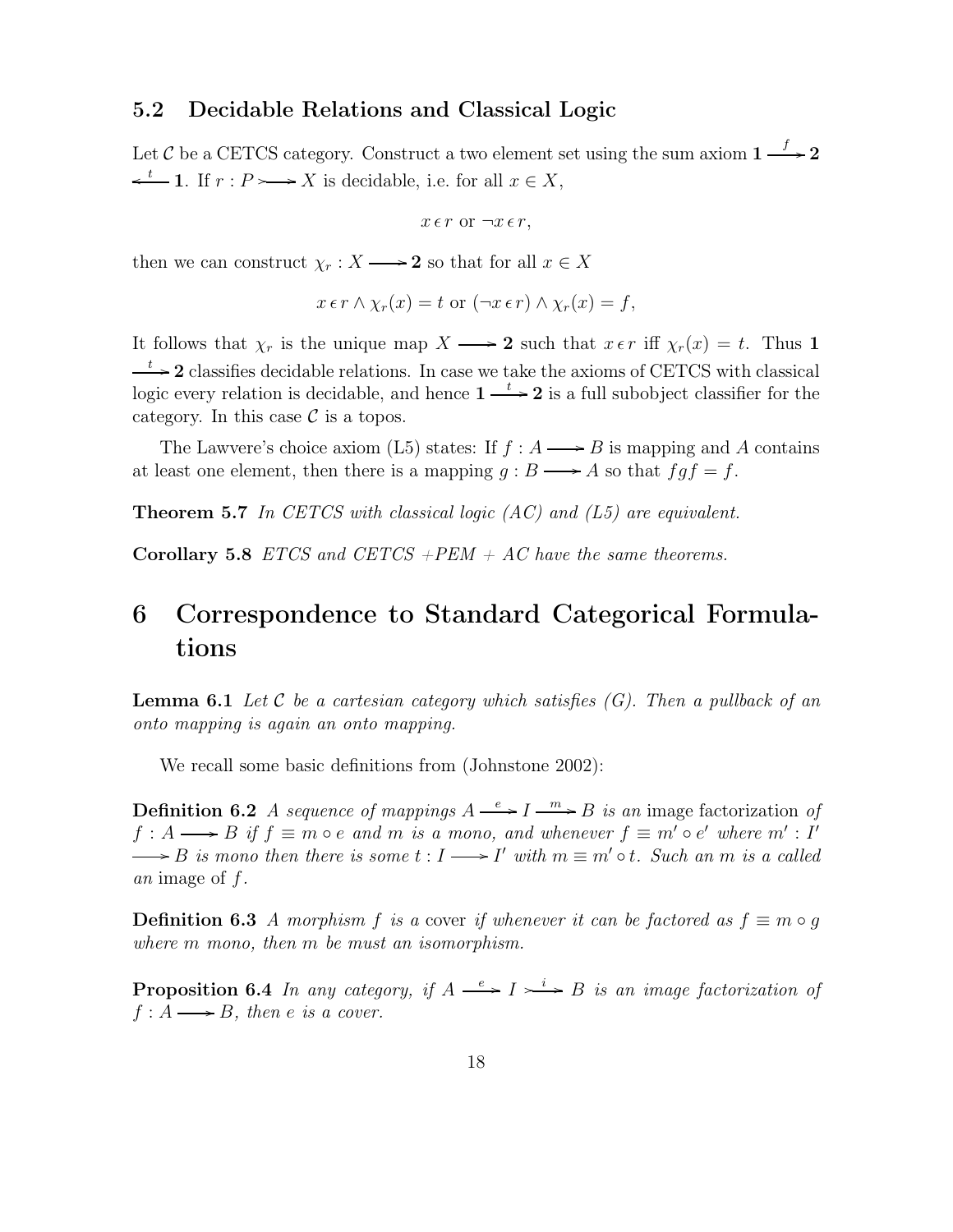**Theorem 6.5** Let C be a cartesian category satisfying (G). If  $f : X \longrightarrow Y$  is factored as  $X \xrightarrow{g} I \rightarrow Y$ , where g is onto, then it is an image factorization.

**Proof.** Suppose therefore that  $X \xrightarrow{h} J \xrightarrow{j} Y$  is another factoring of f. It is sufficient to show that  $i \leq j$  as subobjects of Y. By Proposition 4.3 it is equivalent to prove  $i \subseteq j$ . Suppose that  $y \in Y$  satisfies  $y \in i$ . Then  $y = it$  for some  $t \in I$ . Now q is onto, so there is  $x \in X$  with  $gx = t$ . Now  $y = igx = fx = j(hx)$ . Hence  $y \in j$ . Thus we have  $i \subset j$ .  $\Box$ 

**Lemma 6.6** Suppose that  $\mathcal C$  is a cartesian category that satisfies  $(G)$ . Then

(a) every onto mapping is a cover,

(b) if C in addition satisfies (Fct), then every cover is onto.

**Proof.** (a): If  $f : A \longrightarrow B$  is onto, then  $A \xrightarrow{f} B \xrightarrow{id} B$  is an image factorization, so by Theorem 6.5 and Proposition 6.4  $f$  is a cover.

(b): Let  $f : A \longrightarrow B$  be a cover. By (Fct) take a factorization  $A \xrightarrow{e} I \xrightarrow{i} B$  of f where e is onto and i is mono. Now since f is a cover, i is an isomorphism. Hence f is onto as well.  $\Box$ 

In standard category-theoretic terms (Johnstone 2002) various combinations of the CETCS axioms can be characterized by the following theorems. First recall that a regular category is a category with finite limits, which has image factorization and where covers are preserved by pullbacks.

**Theorem 6.7** Let C be a cartesian category satisfying  $(G)$ . Then C satisfies (Fct) if, and only if,  $C$  is a regular category where the terminal object is projective.

**Proof.** ( $\Rightarrow$ ) According to Theorem 6.5 C has image factorizations. By Lemma 6.6 onto morphisms are the same as covers. Thus by Lemma 6.1 covers are preserved by pullbacks. This shows that C is regular. If  $A \longrightarrow 1$  is a cover then it is onto, and hence 1 is a choice object. Since the category is regular, it follows that 1 is projective.

 $(\Leftarrow)$  Suppose 1 is projective. Hence any cover is onto. Thus by regularity, any morphism can be factored as an onto morphism followed by a mono. This gives (Fct).  $\Box$ 

**Theorem 6.8** Let C be a cartesian category satisfying  $(G)$ . Then C is locally cartesian closed if and only if C satisfies the axiom  $(\Pi)$ .

**Proof.** See Section 7.  $\Box$ 

**Lemma 6.9** In a CETCS category C every epi is onto; consequently C is balanced.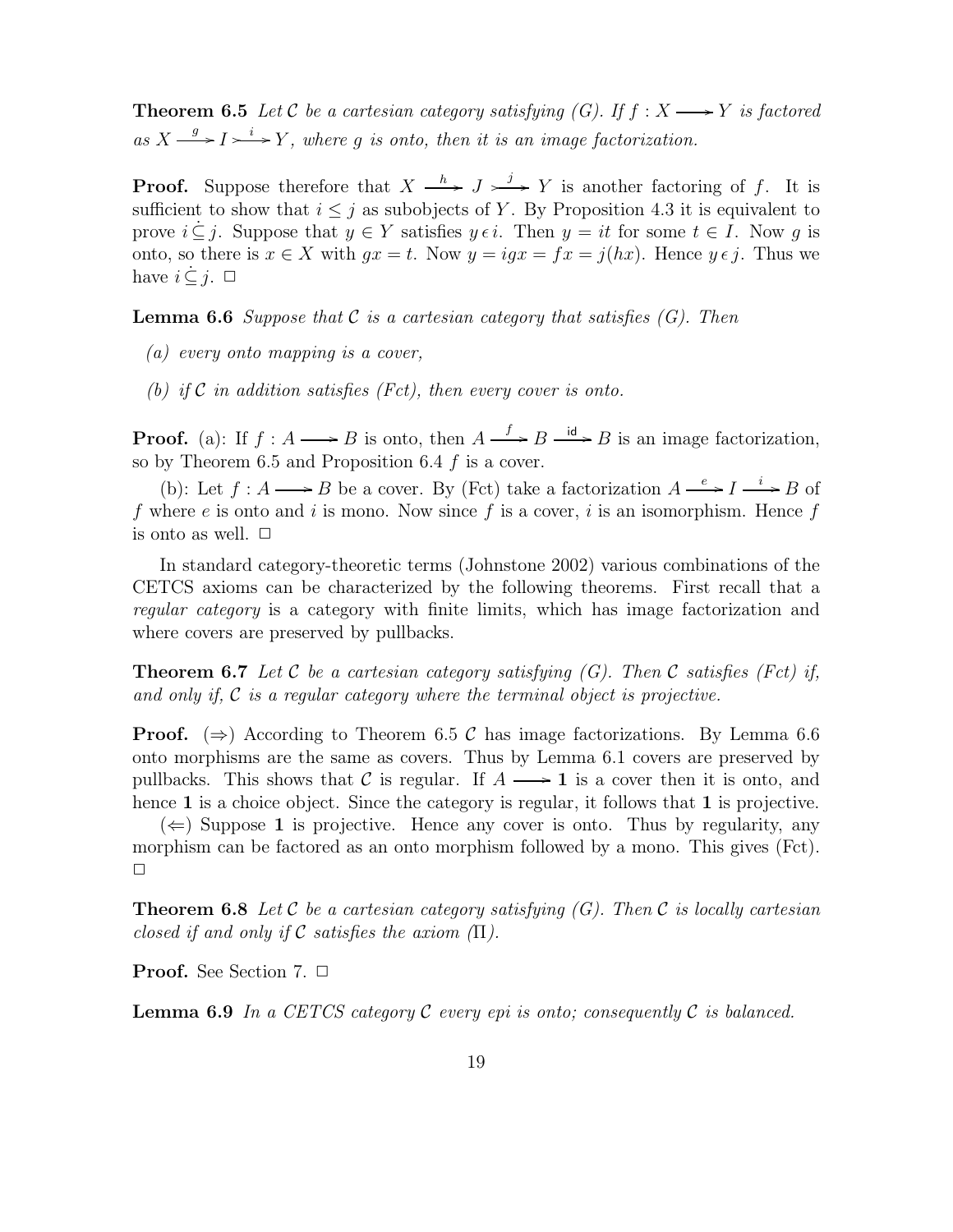**Proof.** Let  $f : A \longrightarrow B$  be an epi. Form the sum  $1 \stackrel{i}{\longrightarrow} S \stackrel{j}{\longleftarrow} B$ . Let  $m : M$  $\longrightarrow B$  be a subobject so that  $y \in m$  iff  $(\exists x \in A)$   $f x = y$ . The form the sum  $1 \xrightarrow{r} K$  $\stackrel{s}{\longrightarrow} M$  and let  $k : K \longrightarrow S$  be the unique mapping so that  $kr = i$  and  $ks = jm$ . Define, using Section 5.1, an equivalence relation  $(r_1, r_2) : R \longrightarrow (S, S)$  by

$$
(u, z) \in (r_1, r_2) \Longleftrightarrow ((\exists w \in K)kw = u \Leftrightarrow (\exists w \in K)kw = z).
$$

By Proposition 5.1 let  $q : S \longrightarrow Q$  be such that

$$
(u, z) \epsilon (r_1, r_2) \Longleftrightarrow qu = qz.
$$

Let  $g : B \longrightarrow S$  be given by  $g = i \circ 1_B$  and  $h = j : B \longrightarrow S$ . It is straightforward to check that for all  $x \in A$ ,  $qgfx = qhfx$ . Thus  $qgf = qhf$ , and since f is epi,  $qg = qh$ . For each  $y \in B$  we have, since  $(\exists w \in K) k w = gy$  is true, that

$$
(\exists w \in K) kw = hy.
$$

By (DP) and disjointness of sums we must have  $w = st$  for some  $t \in M$ . Hence jmt =  $kst = kw = hy = jy$ . Since j is mono,  $mt = y$ . Thus  $y \in m$ , that is  $(\exists x \in A) fx = y$ . The last statement follows by Axiom  $(G)$ .  $\Box$ 

**Theorem 6.10** Let C be a category. Then C satisfies CETCS if, and only if, C has the following properties

- (i) it is locally cartesian closed,
- (ii) it is a pretopos,
- (iii) it has NNO,
- (iv) its terminal object is projective and generates  $\mathcal{C}$ ,
- $(v)$  0  $\neq$  1,
- (vi) it satisfies the disjunction property,
- (vii) it has enough projectives.

**Proof.** ( $\Rightarrow$ ): (i) follows from Theorem 6.8. Properties (iii),(vi),(vii) are axioms of CETCS. (iv) follows from Theorem 6.7. (v) is clear by  $(I)$ . By (Lemma 1.5.13 –14, Johnstone 2002) every locally cartesian closed which is cocartesian and balanced (Lemma 6.9) is a pretopos.

 $(\Leftarrow)$  It is known that in a locally cartesian closed pretopos with NNO has all coequalizers (Remark 2.8, Moerdijk and Palmgren 2000). Using Theorem 6.8 we get axiom  $(\Pi)$ . Axioms  $(G)$ ,  $(NNO)$ ,  $(PA)$  and  $(DP)$  are given. (I) follows easily from  $(v)$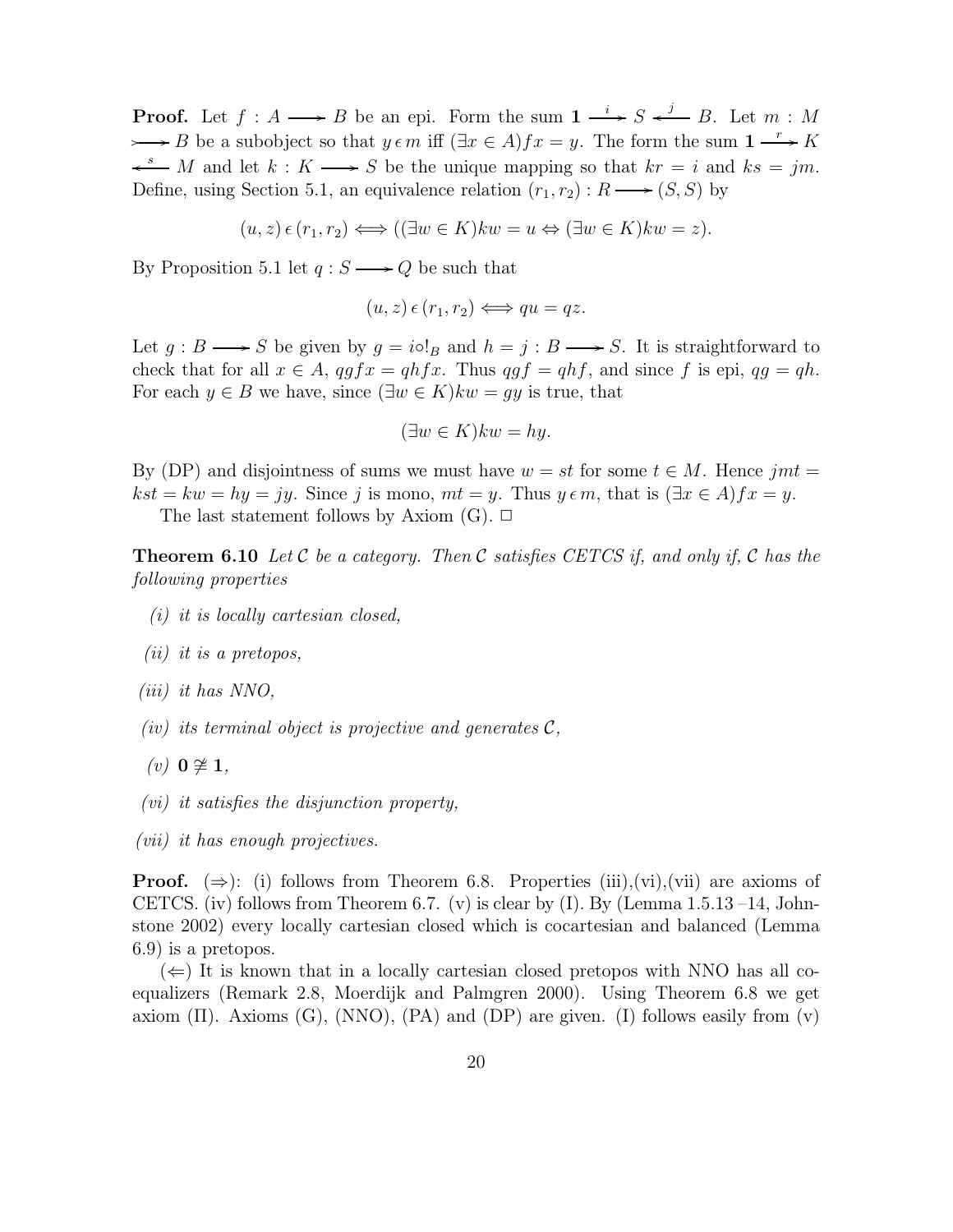using uniqueness of mappings. In a pretopos the pullback object of x and y in a sum diagram  $1 \xrightarrow{x} S \xleftarrow{y} 1$  will be 0, so (NT) follows from (I). In pretopos every map can be factored as a cover followed by a mono. But using that 1 is projective we can show that covers are onto, so (Fct) is verified. In a pretopos all equivalence relations are effective, so (Eff) follows.  $\Box$ 

### 7 Functor-free Formulation of LCCCs

The standard way (Johnstone 2002) of defining a locally cartesian category  $\mathcal C$  is to say that it is a cartesian category so that pullbacks along a mapping  $f : X \longrightarrow Y$  induces a functor  $f^*$ :  $\mathcal{C}/Y \longrightarrow \mathcal{C}/X$  and that this functor has a right adjoint  $\Pi_f : \mathcal{C}/X$  $\longrightarrow \mathcal{C}/Y$ . These functors must, in particular, be defined on the objects of the slice categories. This means that the pullback object must be possible to construct as a function of mappings  $q : A \longrightarrow Y$  and  $f : X \longrightarrow Y$ . This can be forced if one assumes the full axiom of choice in the meta-theory of  $C$ , but is not possible if we only use intuitionistic logic. Makkai (1996) has developed a theory of functors — anafunctors — by which one can avoid such uses of choice. In (Palmgren 2008) we showed how LCCCs could be formulated replacing  $f^*$  and  $\Pi_f$  by the appropriate anafunctors, so that  $\Pi_f$  is the right adjoint of  $f^*$ . We here extract what is the existence condition for such  $\Pi_f$  and formulate it without functors. Thus a functor-free formulation of LCCC will be given in Definition 7.1.

A  $\Pi$ -diagram for  $Y \xrightarrow{g} X \xrightarrow{f} I$  is a commutative diagram of the form

$$
Y \xrightarrow{\text{ev}} P \xrightarrow{\pi_1} F
$$
\n
$$
g \xrightarrow{\pi_2} \qquad \qquad \downarrow \qquad \qquad \downarrow \qquad \qquad \downarrow
$$
\n
$$
X \xrightarrow{f} I \tag{19}
$$

where the square on the right is a pullback diagram. The object  $F$  is called the *param*eter object of the diagram.

If we have a second  $\Pi$ -diagram for  $Y \xrightarrow{g} X \xrightarrow{f} I$ 

$$
Y \xleftarrow{\text{ev}'}
$$
\n
$$
P' \xrightarrow{\pi'_1} F'
$$
\n
$$
S \xrightarrow{\pi'_2} \qquad \qquad \downarrow \qquad \qquad \downarrow \qquad \qquad \downarrow \qquad \qquad \downarrow
$$
\n
$$
X \xrightarrow{\text{f}} I \qquad (20)
$$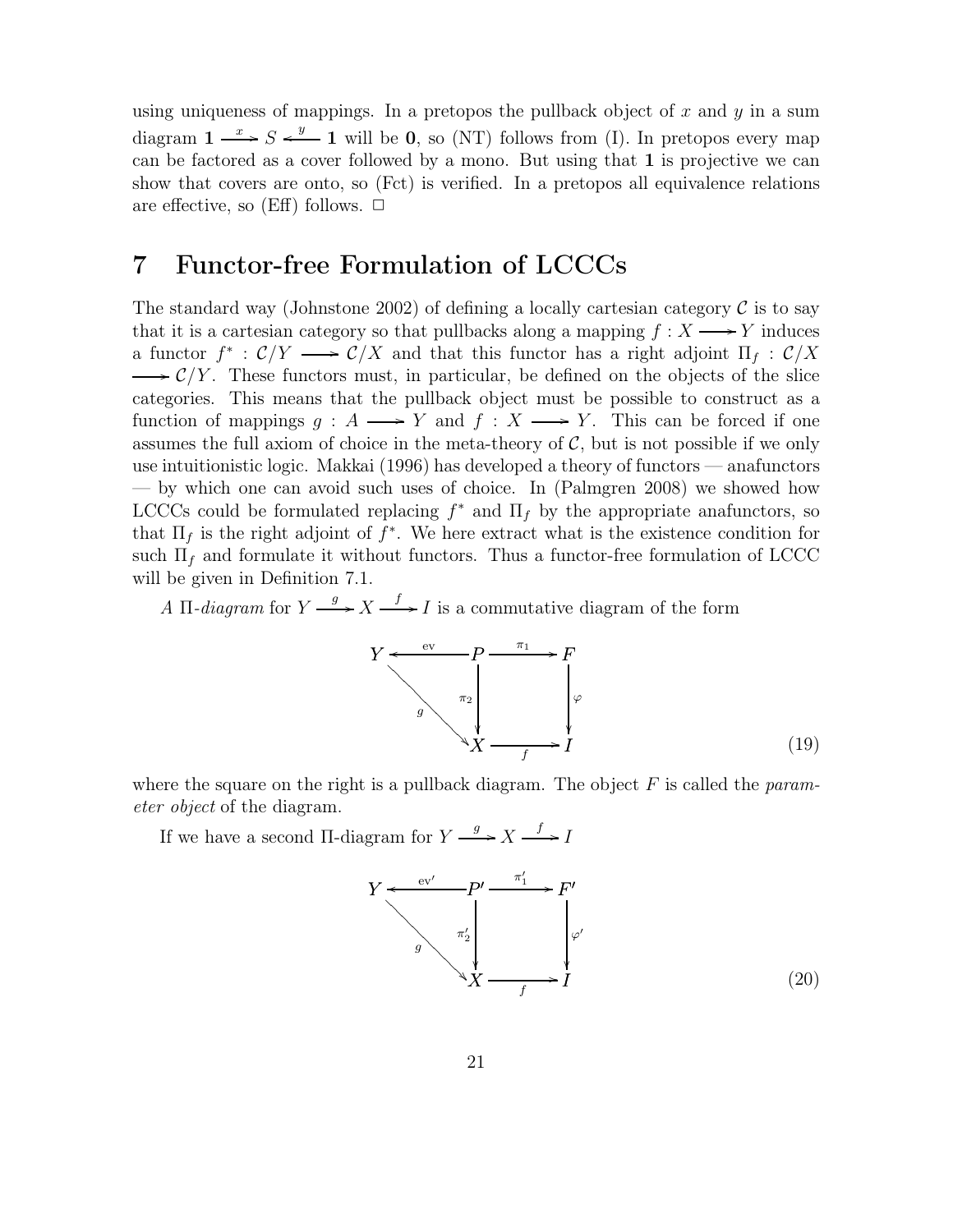we say that a mapping  $t : F' \longrightarrow F$  is a  $\Pi$ -diagram morphism from the second diagram to the first diagram if  $\varphi t \equiv \varphi'$  and the unique map  $s : P' \longrightarrow P$  such that  $\pi_2 s \equiv \pi'_2$ and  $\pi_1 s \equiv t \pi'_1$  also satisfies  $evs \equiv ev'.$ 



It is easily seen that the Π-diagrams and Π-diagram morphisms over fixed mappings  $Y \xrightarrow{g} X \xrightarrow{f} I$  forms a category.

A universal  $\Pi$ -diagram for  $Y \xrightarrow{g} X \xrightarrow{f} I$ : is a  $\Pi$ -diagram



which is such that for any other Π-diagram

$$
Y \xrightarrow{\text{ev}'} P' \xrightarrow{\pi'_1} F'
$$
\n
$$
g \xrightarrow{\pi'_2} \qquad \qquad \downarrow \qquad \qquad \downarrow \qquad \qquad \downarrow \qquad \qquad \downarrow
$$
\n
$$
X \xrightarrow{f} I \qquad (23)
$$

there is a unique mapping  $n : F' \longrightarrow F$  so that  $\varphi' \equiv \varphi n$  and that the unique mapping  $m : P' \longrightarrow P$ , with  $n\pi_1' \equiv \pi_1 m$  and  $\pi_2' \equiv \pi_2 m$ , satisfies  $ev' \equiv ev m$ .

Definition 7.1 A cartesian category is *locally cartesian closed*, if it satisfies the *gener*alized exponential axiom or the  $\Pi$ -axiom: for every composable pair of maps  $Y \xrightarrow{g} X$  $\stackrel{f}{\longrightarrow} I$  there is an universal exponential diagram as in (22). That is, the category of Π-diagrams over  $Y \xrightarrow{g} X \xrightarrow{f} I$  has a terminal object.

#### 7.1 Characterization of Universal Π-diagrams

We have the following characterization of Π-diagrams where the parameter object is  $F=1$ .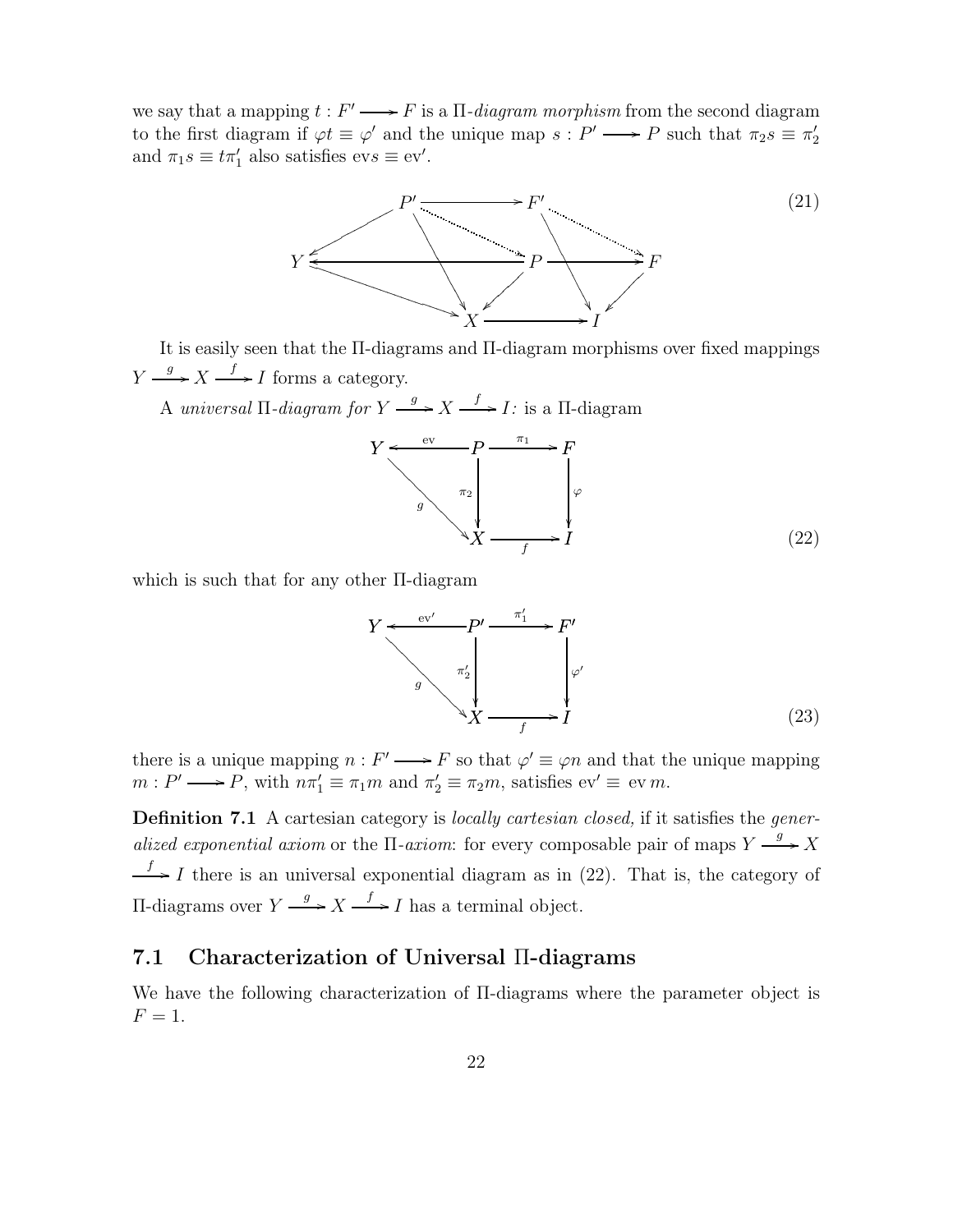**Lemma 7.2** Consider a cartesian category satisfying (G). Let  $Y \xrightarrow{g} X \xrightarrow{f} I$  be morphisms and let  $i \in I$  be an element. For a pair of morphisms  $\psi = (r_1, r_2) : R$  $\longrightarrow$   $(X, Y)$  the diagram



is a Π-diagram if and only if

(A1)  $\psi$  is a partial function (i.e.  $r_1$  is mono)

 $(A2)$   $(\forall x \in X)[fx = i \Longrightarrow (\exists y \in Y)(x, y) \in \psi]$ 

$$
(A3) \ (\forall x \in X)(\forall y \in Y)[(x, y) \in \psi \implies fx = i \land gy = x]
$$

**Proof.** ( $\Rightarrow$ ) Suppose (24) is a  $\Pi$ -diagram. Since i is mono, the pullback diagram entails that  $r_1$  is mono. Hence  $\psi$  is a partial function. Property (A2) follows by the pullback property. (A3) follows since the whole diagram is commutative.

 $(\Leftarrow)$  Suppose that  $(A1) - (A3)$  are satisfied. By  $(A3)$  it follows that the entire diagram commutes. (A1) and (A2) together yields that the square is a pullback.  $\Box$ 

**Lemma 7.3** Consider two  $\Pi$ -diagrams in a cartesian category satisfying  $(G)$ .



Let  $\chi : F' \longrightarrow F$  be such that  $\varphi \chi = \varphi'$ . There is a unique  $\kappa : P' \longrightarrow P$  so that  $\pi_1\kappa = \chi\pi'_1$  and  $\pi_2\kappa = \pi'_2$ . For this  $\kappa$  it holds that  $ev\kappa = ev'$  if and only if for all  $v \in F'$ ,  $x \in X$  and  $y \in Y$ 

$$
(v, x, y) \in (\pi'_1, \pi'_2, \text{ev}') \iff (\chi v, x, y) \in (\pi_1, \pi_2, \text{ev}).
$$

**Proof.** ( $\Leftarrow$ ): Assume the equivalence. Let  $t \in P'$  be arbitrary. We prove ev $\kappa t = \text{ev}'t$ . Clearly  $(\pi'_1 t, \pi'_2 t, \text{ev}'t) \in (\pi'_1, \pi'_2, \text{ev}'),$  so by the equivalence  $(\chi \pi'_1 t, \pi'_2 t, \text{ev}'t) \in (\pi_1, \pi_2, \text{ev}).$ Thus there is a  $u \in P$  with  $\chi \pi'_1 t = \pi_1 u$ ,  $\pi'_2 t = \pi_2 u$  and  $ev' t = ev u$ . Now we have  $\pi_1 u = \chi \pi'_1 t = \pi_1 \kappa t$  and  $\pi_2 u = \pi'_2 t = \pi_2 \kappa t$ . By the pullback property,  $\pi_1$  and  $\pi_2$  are jointly mono, so  $u = \kappa t$ . Thus  $ev' t = ev \kappa t$ .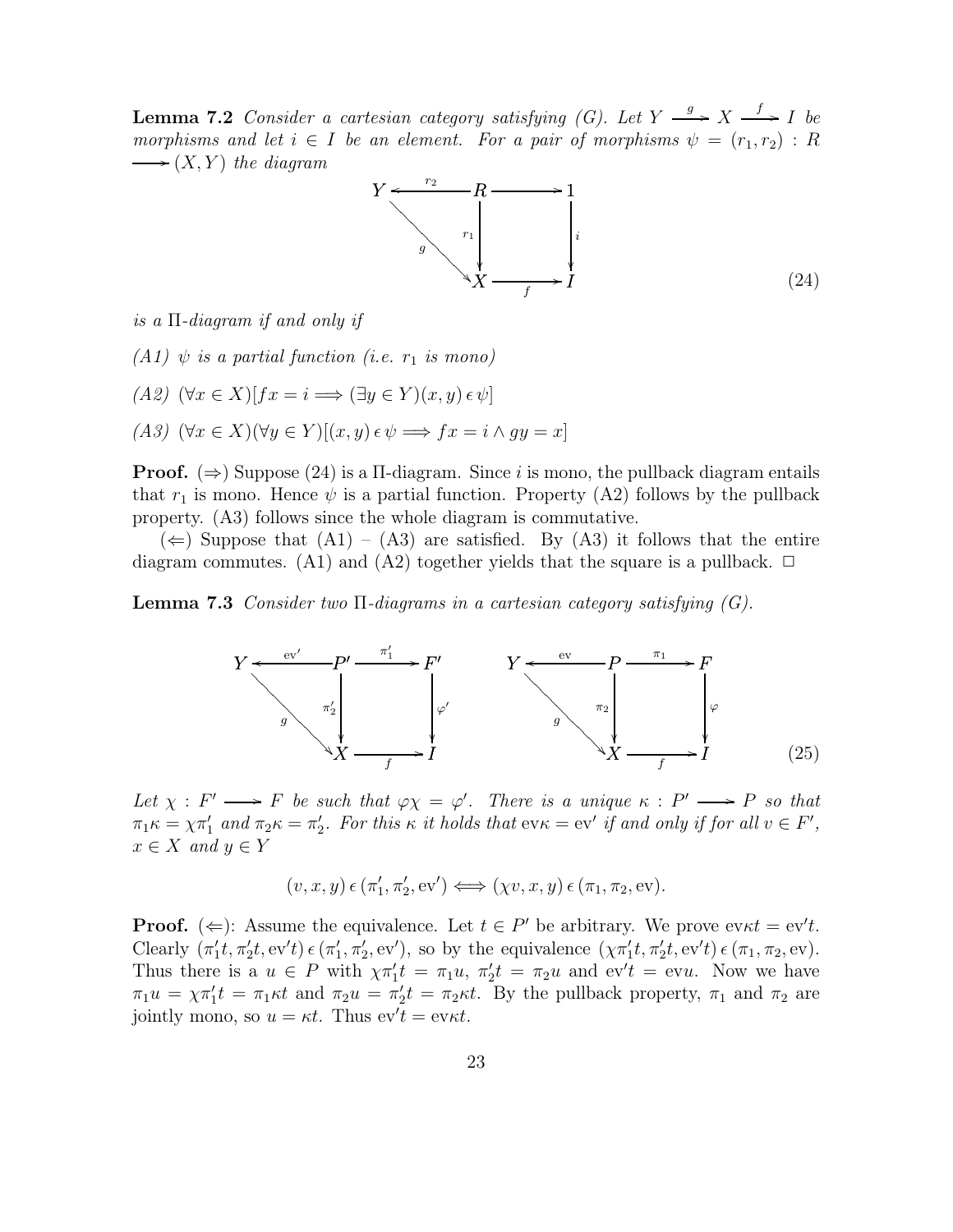( $\Rightarrow$ ): Assume ev $\kappa = \text{ev}'$ . Suppose  $(v, x, y) \in (\pi'_1, \pi'_2, \text{ev}')$ . Thus for some  $t \in P'$ , it holds that  $v = \pi'_1 t$ ,  $x = \pi'_2 t$  and  $y = \text{ev}'t$ . Hence  $x = \pi_2 \kappa t$ ,  $y = \text{ev}\kappa t$ . Finally  $\pi_1 \kappa = \chi \pi'_1$  gives  $\chi v = \pi_1 \kappa t$ , so that  $(\chi v, x, y) \in (\pi_1, \pi_2, \text{ev})$ . For the converse, assume  $(\chi v, x, y) \in (\pi_1, \pi_2, \text{ev})$ . Thus  $\chi v = \pi_1 s$ ,  $x = \pi_2 s$  and  $y = \text{evs}$  for some  $s \in P$ . Then

$$
f\pi_2s = \varphi\pi_1s = \varphi\chi v = \varphi'v.
$$

Thus there is a unique  $t \in P'$  with  $\pi'_2 t = \pi_2 s$  and  $\pi'_1 t = v$ . We have then  $\pi'_2 t = x$ , so to prove  $(v, x, y) \in (\pi'_1, \pi'_2, \text{ev}')$  it suffices to show  $y = \text{ev}'t$ . Now  $\text{ev}'t = \text{ev}\kappa t$ . We have  $\pi_1 \kappa t = \chi \pi'_1 t = \chi v = \pi_1 s$  and  $\pi_2 \kappa t = \pi'_2 t = \pi_2 s$ . By the pullback property  $\pi_1$  and  $\pi_2$ are jointly mono, so  $\kappa t = s$ . Hence  $y = \text{e}v s = \text{e}v \kappa t = \text{e}v' t$  as desired.  $\Box$ 

**Theorem 7.4** Let C be a cartesian category satisfying (G). Let  $Y \xrightarrow{g} X \xrightarrow{f} I$  be fixed morphisms. Suppose that the Π-diagram



is universal for  $Y \stackrel{g}{\longrightarrow} X \stackrel{f}{\longrightarrow} I$ . Then for every  $i \in I$  and for every pair of morphisms  $\psi = (r_1, r_2) : R \longrightarrow (X, Y)$  satisfying  $(A1) - (A3)$ , there is a unique  $v \in F$  with  $\varphi v = i$ such that for all  $x \in X$  and  $y \in Y$ 

$$
(x, y) \in \psi \Longleftrightarrow (v, x, y) \in \alpha. \tag{27}
$$

Here  $\alpha = (\pi_1, \pi_2, \text{ev}) : P \longrightarrow (F, X, Y)$ .

Proof. By Lemma 7.2 (24) is a Π-diagram. Since (26) is a universal diagram, there is a map  $v: 1 \longrightarrow F$  such that  $\varphi v = i$  and for all  $u \in 1, x \in X$  and  $y \in Y$ ,

 $(u, x, y) \in (!, r_1, r_2) \Longleftrightarrow (vu, x, y) \in \alpha$ 

(by Lemma 7.3). But  $vu = v$  and  $(u, x, y) \in (l, r_1, r_2)$  is equivalent to  $(x, y) \in \psi$ , so (27) is proved.  $\Box$ 

There is a converse

**Theorem 7.5** Let C be a cartesian category satisfying (G). Let  $Y \xrightarrow{g} X \xrightarrow{f} I$  be fixed morphisms. Consider the Π-diagram

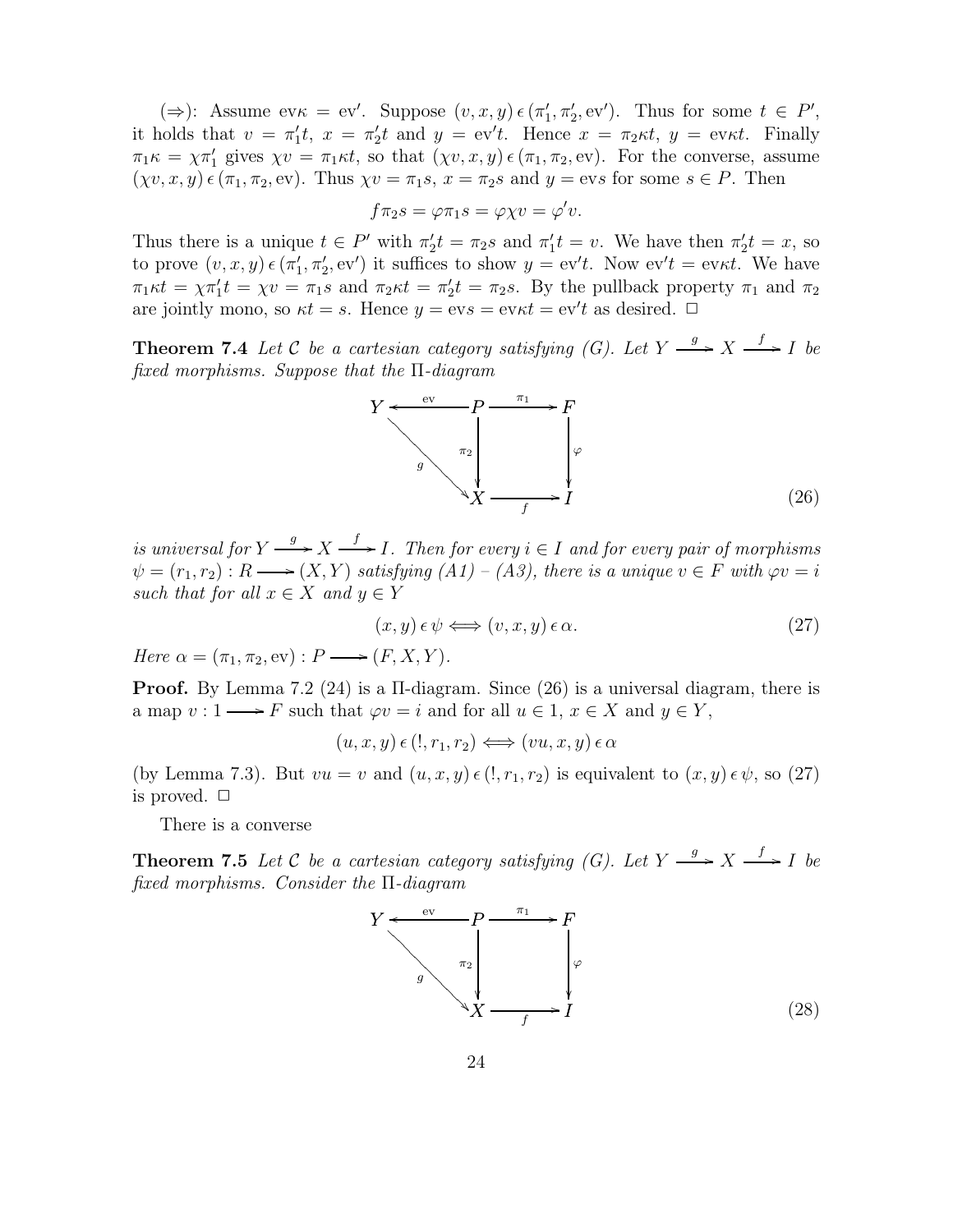and let  $\alpha = (\pi_1, \pi_2, \text{ev}) : P \longrightarrow (F, X, Y)$ .

Suppose that for every  $i \in I$  and for every pair of morphisms  $\psi = (r_1, r_2) : R$  $\longrightarrow$   $(X, Y)$  satisfying  $(A1) - (A3)$ , there is a unique  $v \in F$  with  $\varphi v = i$  such that for all  $x \in X$  and  $y \in Y$ 

$$
(x, y) \in \psi \Longleftrightarrow (v, x, y) \in \alpha.
$$

Then (28) is universal for  $Y \xrightarrow{g} X \xrightarrow{f} I$ .

Proof. Let



be an arbitrary  $\Pi$ -diagram. For  $v' \in F$  form the pullback

$$
Q \xrightarrow{1} 1
$$
\n
$$
P \xrightarrow{\pi_1'} F
$$
\n(30)

Then the composed diagram

$$
Y \xrightarrow{\text{ev}'q} Q \xrightarrow{\text{f} \qquad 1} 1
$$
\n
$$
g \xrightarrow{\pi'_2 q} \qquad \qquad \downarrow \qquad \qquad \downarrow \qquad \downarrow \qquad \downarrow \qquad \downarrow \qquad \downarrow \qquad \downarrow \qquad \downarrow \qquad \downarrow \qquad \downarrow \qquad \downarrow \qquad \downarrow \qquad \downarrow \qquad \downarrow \qquad \downarrow \qquad \downarrow \qquad \downarrow \qquad \downarrow \qquad \downarrow \qquad \downarrow \qquad \downarrow \qquad \downarrow \qquad \downarrow \qquad \downarrow \qquad \downarrow \qquad \downarrow \qquad \downarrow \qquad \downarrow \qquad \downarrow \qquad \downarrow \qquad \downarrow \qquad \downarrow \qquad \downarrow \qquad \downarrow \qquad \downarrow \qquad \downarrow \qquad \downarrow \qquad \downarrow \qquad \downarrow \qquad \downarrow \qquad \downarrow \qquad \downarrow \qquad \downarrow \qquad \downarrow \qquad \downarrow \qquad \downarrow \qquad \downarrow \qquad \downarrow \qquad \downarrow \qquad \downarrow \qquad \downarrow \qquad \downarrow \qquad \downarrow \qquad \downarrow \qquad \downarrow \qquad \downarrow \qquad \downarrow \qquad \downarrow \qquad \downarrow \qquad \downarrow \qquad \downarrow \qquad \downarrow \qquad \downarrow \qquad \downarrow \qquad \downarrow \qquad \downarrow \qquad \downarrow \qquad \downarrow \qquad \downarrow \qquad \downarrow \qquad \downarrow \qquad \downarrow \qquad \downarrow \qquad \downarrow \qquad \downarrow \qquad \downarrow \qquad \downarrow \qquad \downarrow \qquad \downarrow \qquad \downarrow \qquad \downarrow \qquad \downarrow \qquad \downarrow \qquad \downarrow \qquad \downarrow \qquad \downarrow \qquad \downarrow \qquad \downarrow \qquad \downarrow \qquad \downarrow \qquad \downarrow \qquad \downarrow \qquad \downarrow \qquad \downarrow \qquad \downarrow \qquad \downarrow \qquad \downarrow \qquad \downarrow \qquad \downarrow \qquad \downarrow \qquad \downarrow \qquad \downarrow \qquad \downarrow \qquad \downarrow \qquad \downarrow \qquad \downarrow \qquad \downarrow \qquad \downarrow \qquad \downarrow \qquad \downarrow \qquad \downarrow \qquad \downarrow \qquad \downarrow \qquad \downarrow \qquad \downarrow \qquad \downarrow \qquad \downarrow \qquad
$$

is, obviously, again a  $\Pi$ -diagram. For  $x \in X$  and  $y \in Y$  we then have

 $(x, y) \in (\pi'_2 q, \text{ev}'q) \Longleftrightarrow (v', x, y) \in (\pi'_1, \pi'_2, \text{ev}').$ 

Indeed, suppose  $x = \pi'_2 qu$  and  $y = \text{ev}'qu$  for some  $u \in Q$ . We have by (30)  $v'!u = \pi'_1 qu$ . Hence  $(v', x, y) \in (\pi'_1, \pi'_2, \text{ev}')$ . Conversely, suppose  $v' = \pi'_1 t$ ,  $x = \pi'_2 t$  and  $y = \text{ev}' t$  for some  $t \in P'$ . From  $v' = \pi'_1 t$  it follows by (30) that there is a unique  $s \in Q$  with  $t = qs$ . Thus  $x = \pi'_2 qs$  and  $y = \text{ev}'qs$  and hence  $(x, y) \in (\pi'_2 q, \text{ev}'q)$ .

Now (31) is a  $\Pi$ -diagram so  $\psi = (\pi_2'q, \text{ev}'q) : Q \longrightarrow (X, Y)$  satisfies  $(A1) - (A3)$  for  $i = \varphi' v'$  (by Lemma 7.3). Hence by assumption we have that there is a unique  $v \in F$ with  $\varphi v = \varphi' v'$  and for all  $x \in X$  and  $y \in Y$ 

$$
(v, x, y) \epsilon (\pi_1, \pi_2, \text{ev}) \iff (x, y) \epsilon \psi.
$$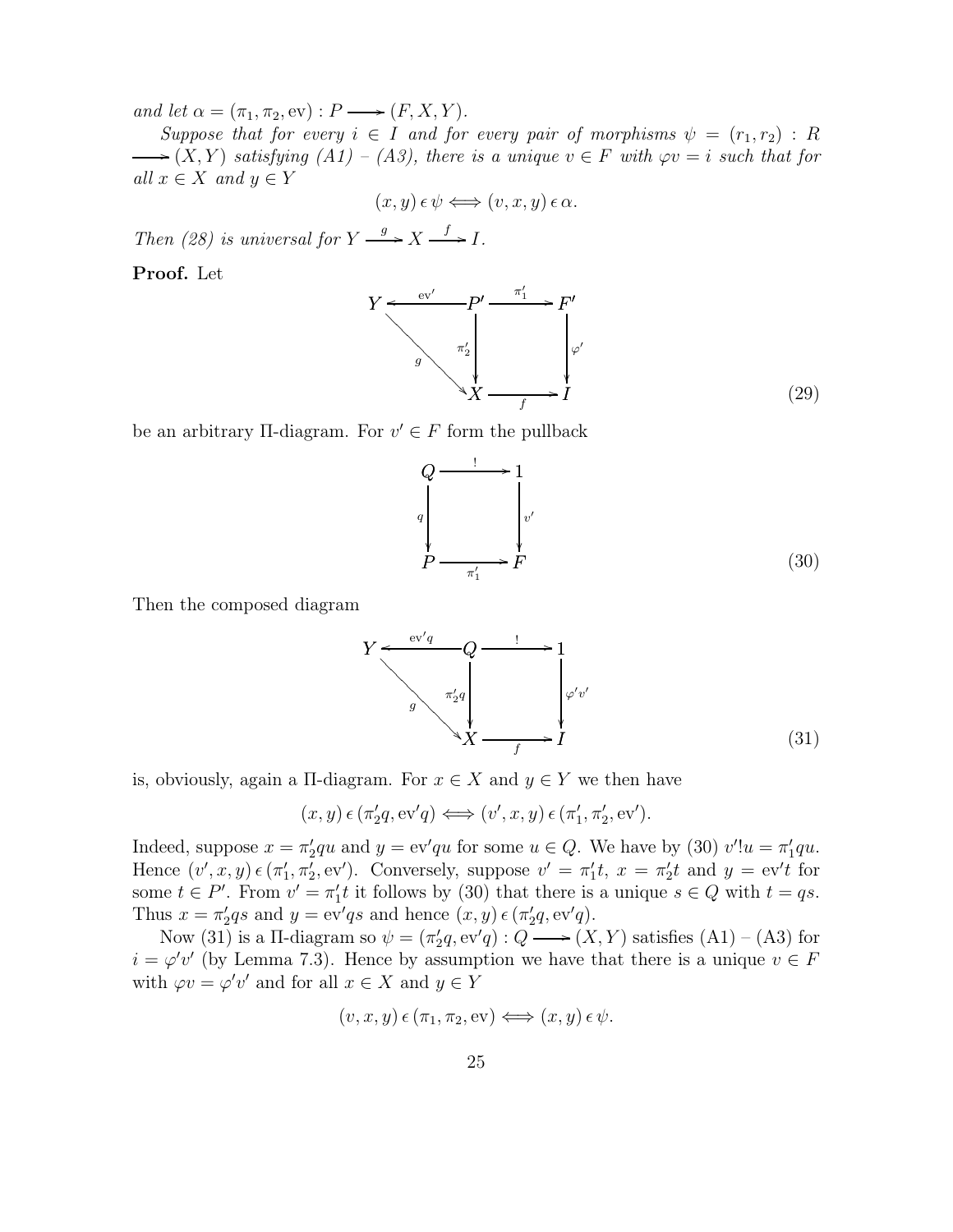In conclusion, for every  $v' \in F'$  there is a unique  $v \in F$  such that  $\varphi v = \varphi' v'$  and

$$
(\forall x \in X)(\forall y \in Y)[(v, x, y) \in (\pi_1, \pi_2, \text{ev}) \iff (v', x, y) \in (\pi'_1, \pi'_2, \text{ev}')].
$$
 (32)

By unique choice (Proposition 4.4) and Theorem 5.6 there is  $\chi : F' \longrightarrow F$  so that for all  $v' \in F$  it holds that  $\varphi \chi v' = \varphi' v'$  and

$$
(\forall x \in X)(\forall y \in Y)[(\chi v', x, y) \in (\pi_1, \pi_2, \text{ev}) \iff (v', x, y) \in (\pi'_1, \pi'_2, \text{ev}')] .
$$
 (33)

Hence according to Lemma 7.3 the unique map  $\kappa : P' \longrightarrow P$  satisfying  $\pi_1 \kappa = \chi \pi'_1$  and  $\pi_2 \kappa = \pi'_2$  also satisfies ev $\kappa = \text{ev}'$ . To finish the proof we have to show that  $\chi$  is unique. Suppose that  $\theta: F' \longrightarrow F$  satisfies  $\varphi \theta = \varphi'$  and for all  $v' \in F$ 

$$
(\forall x \in X)(\forall y \in Y)[(\theta v', x, y) \in (\pi_1, \pi_2, \text{ev}) \iff (v', x, y) \in (\pi'_1, \pi'_2, \text{ev}')] .
$$

Thus by the uniqueness in (32) for all  $v' \in F'$ ,  $\theta v' = \chi v'$ . Hence  $\theta = \chi$ .  $\Box$ 

**Corollary 7.6** (Theorem 6.8) Let C be a cartesian category satisfying  $(G)$ . Then C is locally cartesian closed if and only if C satisfies the axiom  $(\Pi)$ .

**Proof.** ( $\Rightarrow$ ) This is Theorem 7.4. ( $\Leftarrow$ ) Suppose axiom (Π) holds. By Theorem 7.5 this says that every  $Y \xrightarrow{g} X \xrightarrow{f} I$  has a universal  $\Pi$ -diagram.  $\Box$ 

### References

- [1] P. Aczel. The type theoretic interpretation of constructive set theory. Logic Colloquium '77 (Proc. Conf., Wroclaw, 1977), pp. 55–66, Stud. Logic Foundations Math., 96, North-Holland, Amsterdam-New York, 1978.
- [2] S. Awodey and M.A. Warren. Predicative algebraic set theory. Theory and Applications of Categories 15 (2005/06), No. 1, pp.  $1 - 39$ .
- [3] B. van den Berg. Inductive types and exact completions. Annals of Pure and Applied Logic 134 (2005), pp.  $95 - 121$ .
- [4] B. van den Berg and I. Moerdijk. Aspects of predicative Algebraic Set Theory I: Exact completion. Annals of Pure and Applied Logic 156 (2008), pp.  $123 - 159$ .
- [5] E. Bishop. Foundations of Constructive Analysis. McGraw-Hill 1967.
- [6] E. Bishop. Mathematics as a numerical language. In: Intuitionism and Proof The*ory.* North-Holland, Amsterdam 1970, pp.  $53 - 71$ .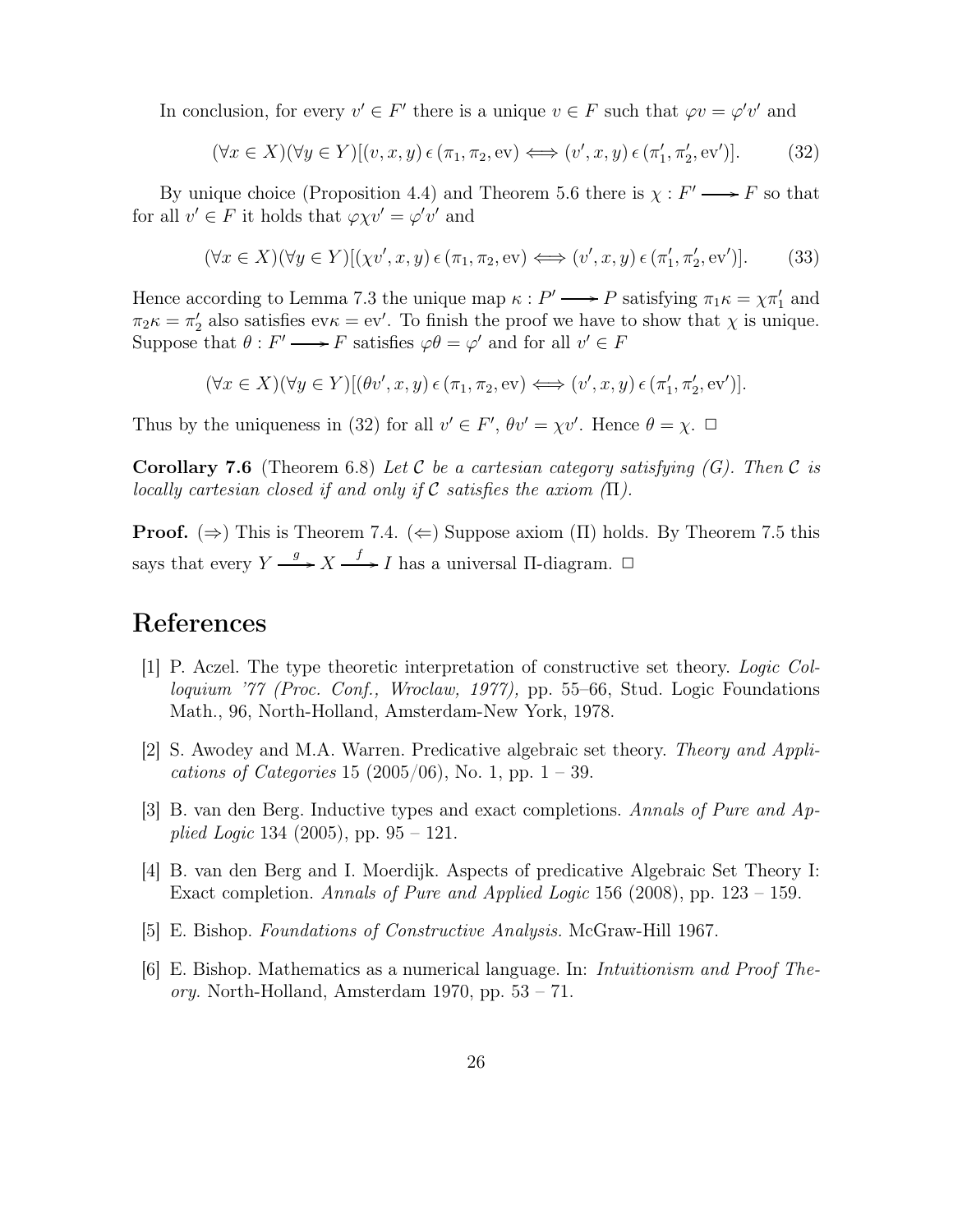- [7] E. Bishop. Compiling Mathematics into Algol. Unpublished text for a seminar. 1970.
- [8] M. Hofmann. On the interpretation of type theory in locally cartesian closed categories. Proc. Computer Science Logic '94, Kazimierz, Poland. Jerzy Tiuryn and Leszek Pacholski, eds. Lecture Notes in Computer Science, Vol. 933, Springer 1994.
- [9] P.T. Johnstone. Sketches of an Elephant: A Topos Theory Compendium, vol 1–2. Oxford University Press 2002.
- [10] A. Joyal and I. Moerdijk. Algebraic Set Theory. Cambridge University Press 1995.
- [11] F.W. Lawvere. An Elementary Theory of the Category of Sets (Long Version). Theory and Applications of Categories 11 (2005),  $7 - 35$ .
- [12] F.W. Lawvere and R. Rosebrug. Sets for Mathematics. Cambridge University Press 2003.
- [13] S. Mac Lane. Categories for the Working Mathematician. 2nd edition. Springer 1998.
- [14] M.E. Maietti. Modular correspondence between dependent type theories and categories including pretopoi and topoi. Math. Structures Comput. Sci. 15 (2005), no. 6, 1089–1149.
- [15] M.E. Maietti and G. Sambin. Toward a minimalist foundation for constructive mathematics. In: L. Crosilla and P. Schuster (eds.) From sets and types to topology and analysis, 91–114, Oxford Logic Guides, 48, Oxford Univ. Press, Oxford, 2005.
- [16] P. Martin-Löf. An intuitionistic theory of types: predicative part. In: H.E. Rose and J. Shepherdson (eds.) Logic Colloquium '73, North-Holland, Amsterdam, 1975.
- [17] C. McLarty. Exploring categorical structuralism. Philosophia Mathematica  $12(2004)$ ,  $37-53$ .
- [18] C. McLarty. ETCS and Philosophy of Mathematics. Theory and Applications of *Categories* 11 (2005),  $2 - 4$ .
- [19] M. Makkai. Avoiding the axiom of choice in general category theory. Journal of Pure and Applied Algebra 108 (1996), 109 – 173.
- [20] I. Moerdijk and E. Palmgren. Well-founded trees in categories. Annals of Pure and Applied Logic 104 (2000), 189 – 218.